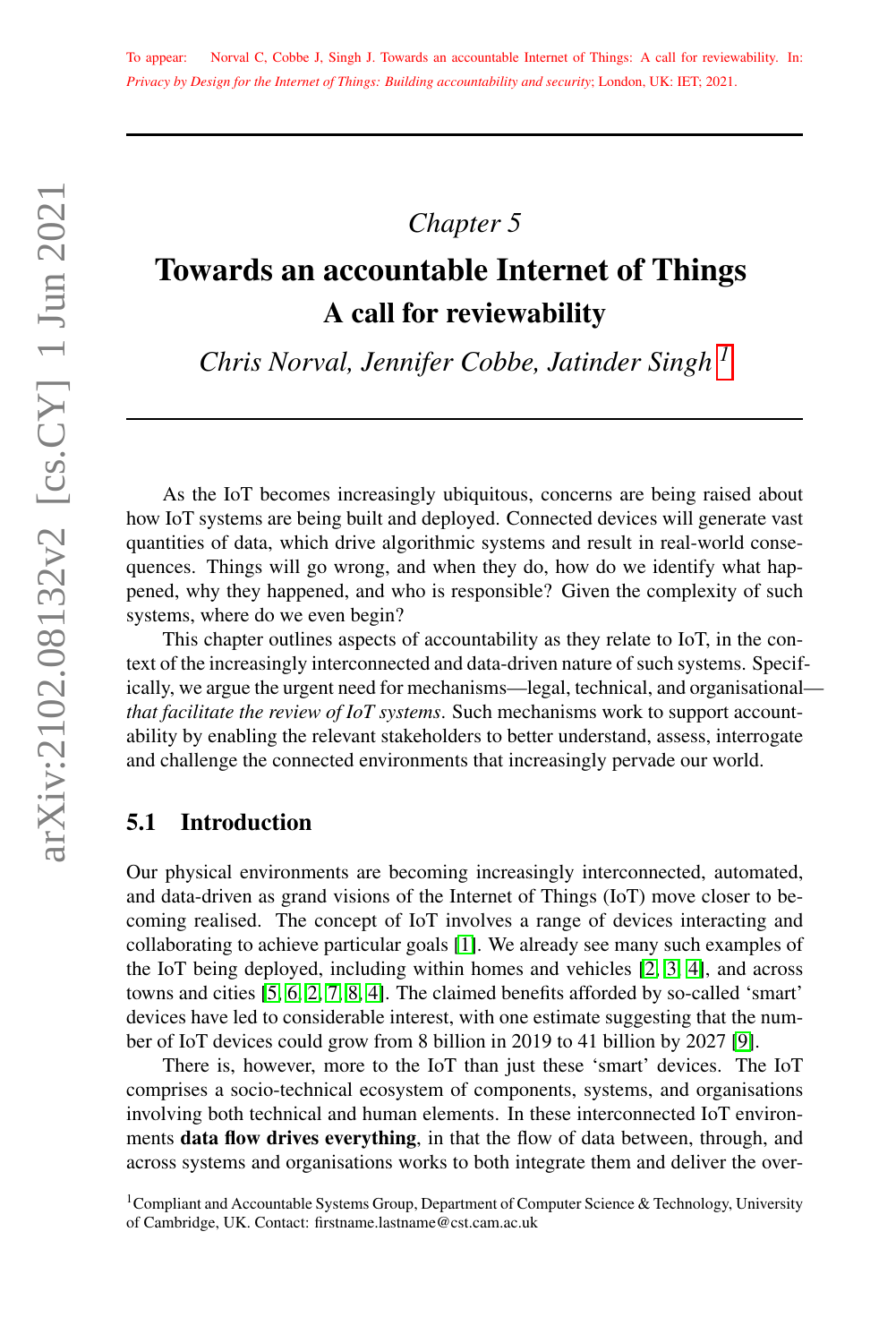arching functionality [\[10\]](#page-25-2). An IoT deployment will often include vast quantities of data coming from a range of local and external sources, including from sensor readings, online services, and user inputs, in addition to the data flows that occur across technical components (at various levels of technical abstraction) which drive particular functionalities. These data streams help to form wider algorithmic systems (which include degrees of automation, and may leverage the use of machine learning (ML) models), from which real-world consequences result.

These interactions introduce important socio-technical considerations regarding the wider contexts in which these IoT systems are built and deployed. As these ecosystems become ever more pervasive and complex, a range of devices, manufacturers, data sources, models, and online service providers may be involved in automated outcomes, that can have impact at scale. Decisions made by people vendors, developers, users, and others—about which systems and services to build, deploy and connect with, how these operate, their broader aims and incentives, and so forth, all serve to determine these data flows, with a direct impact on system functionality. Moreover, the complexity of these ecosystems means that systems can exhibit emergent properties and behaviours, acting in ways that are not explained by the features of their component parts when considered individually. This raises important questions for how these systems should be governed, and what happens when things inevitably go wrong.

#### *5.1.1 Accountability*

Algorithmic and data-driven technologies have come under increasing scrutiny in recent years. Reports of high-profile data misuse have made such systems increasingly the subject of legal and regulatory attention [\[11,](#page-25-3) [12\]](#page-25-4), leading to calls for *more accountability* in the socio-technical systems which surround us. Put simply, accountability involves apportioning responsibility for a particular occurrence and determining from and to whom any explanation for that occurrence is owed [\[13\]](#page-25-5). However, this can prove challenging in an IoT context.

Accountability is often discussed in relation to a single organisation, or in a systems-context as discrete systems, where the actors (individuals, organisations, etc.) involved are preknown or defined. However, the various components of an IoT ecosystem—including sensors, actuators, hubs, mobile devices, software tools, cloud services, and so on—typically do not operate discretely or in isolation. Rather, they are employed as part of a *system-of-systems* [\[14\]](#page-25-6). That is, these systems involve interactions with others, forming an assemblage of socio-technical systems [\[15\]](#page-25-7). In this way, they are increasingly part of and reliant upon a data-driven supply chain of other (modular) systems, joined together to bring overarching functionality. We already see many such systems-of-systems which are composed of interconnected components – the popularity of cloud *([anything]-as-a-service)*, which provide underpinning and supporting functionality on demand, is a case in point [\[16\]](#page-25-8).

To illustrate, a given ecosystem may involve a range of devices streaming data to cloud-based ML services to produce new data outputs (a classification) which drives an automated decision. The decision itself then forms a (data) input to another system, which, in turn, results in that system producing an output (actuation command)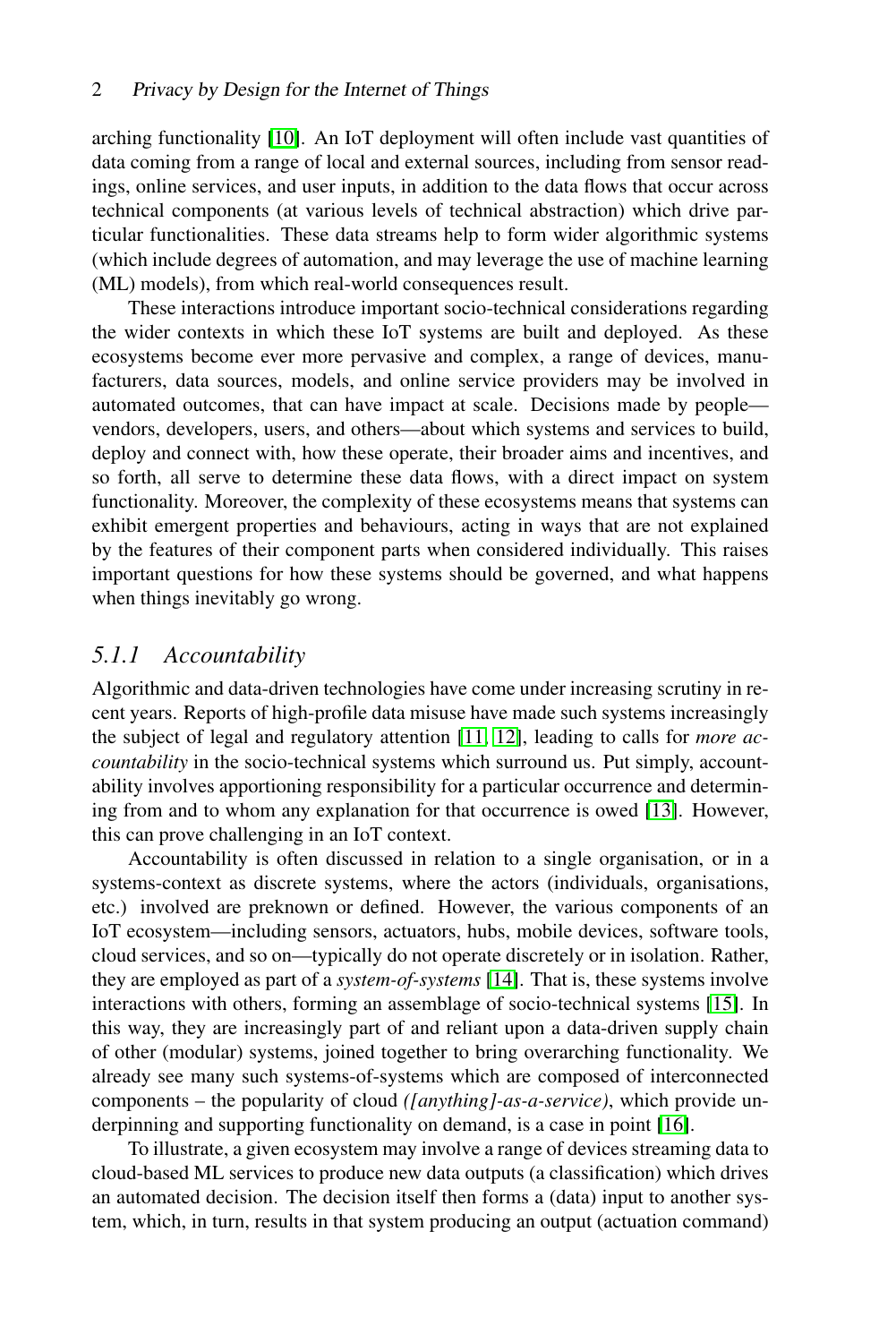for a device that works to create a physical interaction with real-world objects or people. An example of such an arrangement, for instance, might be a smart home management system, which receives inputs from various systems (e.g. weather forecast, temperature sensor, traffic congestion), and works to control various aspects of the home (thermostat, windows, alarm clocks, etc.). In practice, an IoT deployment may involve several of these interconnected systems and their data supply chains, encapsulating sensor readings, manual user inputs, the contents of web forms, inputs to or outputs from machine learned models, batch transfers of datasets, actuation commands, database queries, and more.

The potential complexity of these ecosystems (which may comprise several such supply chains) gives rise to significant accountability challenges, as it becomes increasingly difficult for those who build, deploy, use, audit, oversee or are otherwise affected by these systems to fully understand their workings. It may not always be clear (i) why certain actions occur, (ii) where the information driving particular decisions, actions or functionality originates, and, in some cases, (iii) even which entities are involved. Things can—and will—go wrong, and we may find ourselves increasingly dependent on opaque, 'black box' systems of which we have little oversight. The potential for emergent properties and behaviours in these complex environments further reduces the ability to understand what happened and why.

This chapter explores how greater accountability might be facilitated in the increasingly complex IoT deployments that surround us, arguing that implementing technical and organisational measures to facilitate the holistic review of IoT ecosystems is an important way forward. We begin by elaborating on the challenges that complex systems-of-systems pose to accountability, before outlining the need for reviewability in such deployments. Next, we discuss how reviewability can assist with legal accountability, before setting out some potential benefits for developers and other parties.

We then set out some measures that may help implement reviewability, focusing particularly on *decision provenance* which concerns recording information regarding decisions, actions and their flow on effects. Finally, we explore a 'smart city' case study that illustrates how reviewability can assist complex IoT ecosystems. In all, we aim to draw more attention to accountability concerns in complex systems-ofsystems, and argue that more needs to be done in order to facilitate transparency, reviewability, and therefore accountability regarding the IoT.

#### <span id="page-2-0"></span>5.2 The need for reviewability

The IoT operates as part of a broader socio-technical ecosystem. As IoT deployments become increasingly automated and consequential, it becomes ever more important that they are designed with accountability in mind. In the event of failure or harm, a natural first step is to look at what went wrong and why. In determining legal compliance, it is important to understand how systems are and have been operating. Yet the complexity, opacity, interconnectedness, and modularity of these ecosystems pose particular challenges for accountability [\[17\]](#page-25-9). Complex data flows across legal, technical, and organisational boundaries can produce emergent behaviours and can affect systems in unpredictable ways [\[10,](#page-25-2) [14\]](#page-25-6). An unexpected behaviour or failure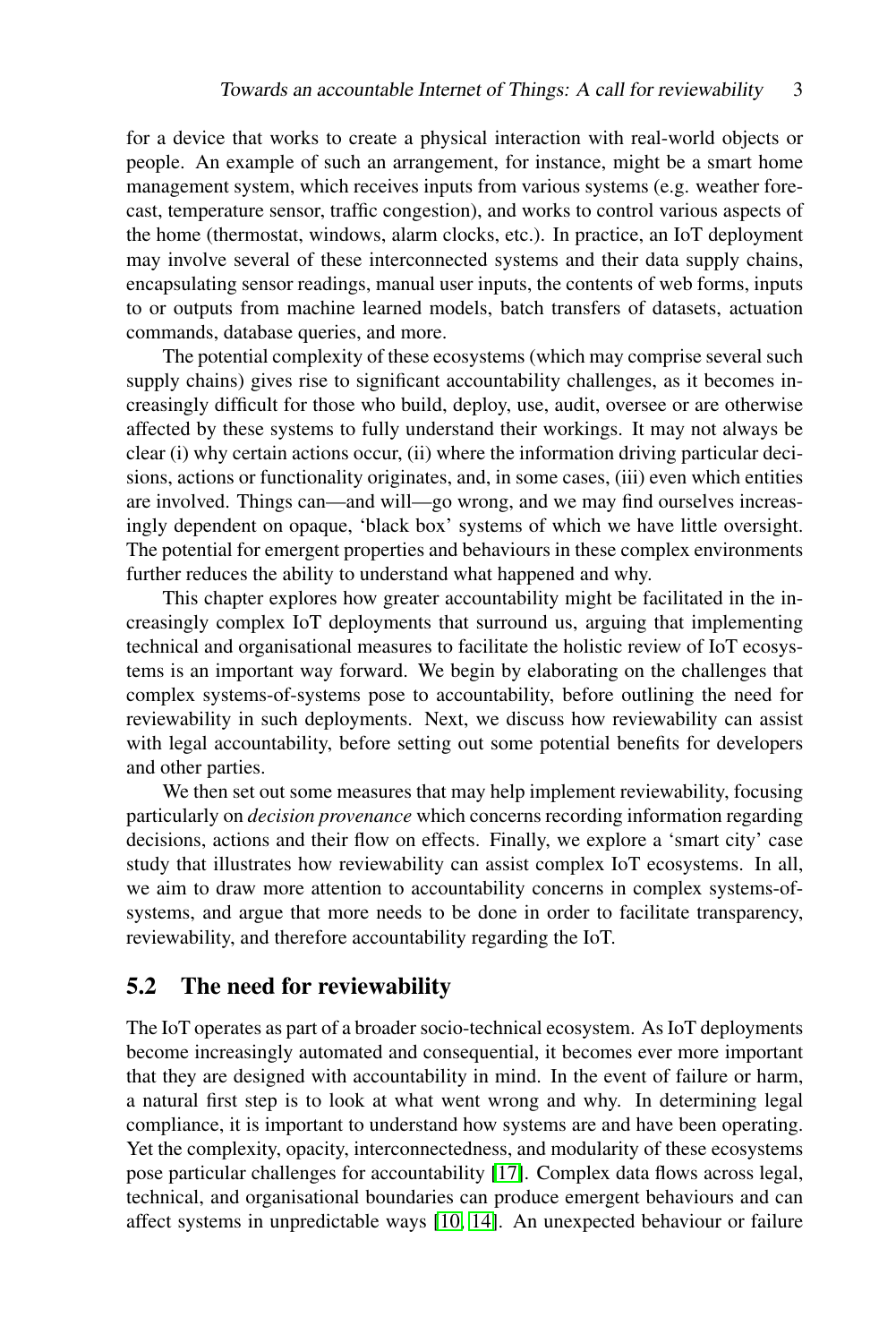in one system or device can propagate throughout the ecosystem, with potentially serious consequences.

There has been some consideration by the technical community of issues of accountability, though these tend to focus on particular technical methods, components, or systems (see [§5.5\)](#page-12-0). Considering accountability by focusing only on particular technical aspects or components of the IoT misses the bigger picture of their context, contingencies, dependencies, and of the organisational and human processes around their design, deployment, and use. We therefore argue here for a more holistic view of transparency and accountability in these complex socio-technical ecosystems. We term this approach reviewability. This encompasses a targeted form of transparency involving technical and organisational logging and record-keeping mechanisms. The purpose is to expose the information necessary to review and assess the functioning and legal compliance of socio-technical systems in a meaningful way and to support accountability (and redress, where appropriate).

#### *5.2.1 Challenges to accountability in socio-technical ecosystems*

As we have discussed, an IoT ecosystem is driven by data flows and may involve data moving between any number of different components and entities. As data passes from one entity or component to another (which can involve crossing a technical or organisational boundary), the data flows that drive these interconnected systems will often become invisible or opaque [\[14,](#page-25-6) [16\]](#page-25-8). For example, it may not be clear to a developer how an external AI as a Service (AIaaS) model*[2](#page-3-0)* actually works or how reliable its predictions are. Similarly, it may not always be apparent where data provided by online services comes from, or how sensors are calculating and pre-processing data before feeding it to the next component. This loss of contextual integrity [\[19\]](#page-25-10) risks the inadvertent misuse of that data, perhaps losing crucial information regarding how it should be used, information about biases or sampling errors, or other potential problems that could continue to propagate throughout the wider ecosystem.

Though there are methods for logging and ongoing research efforts on 'explaining' technical components, their benefit may be limited in terms of improving accountability in an IoT context ([§5.5\)](#page-12-0). As we will discuss, there is a need for tracking data as it flows between systems and across boundaries, given the interconnected nature of the IoT [\[20\]](#page-25-11). Moreover, even where records of system behaviour (including data flow) are collected, the usability and utility of this information remains a recognised challenge [\[21,](#page-25-12) [22\]](#page-25-13).

Having multiple components involved in a given deployment also increases the number of points of possible failure, and the potential for unpredictable emergent properties and behaviour. This increases the difficulty of determining where issues are occurring. As data flows through an ecosystem, decisions and actions taken by one component might propagate widely, which makes it difficult to trace the source (organisational or technical) and all the consequential (flow-on) effects of an issue.

<span id="page-3-0"></span> $2$ This is where a machine learning model is offered as a service, and can be applied by customers to their data on-demand, typically as a request-response interaction. Example services include those for detecting objects, faces, converting text-to-speech, etc. [\[18\]](#page-25-14).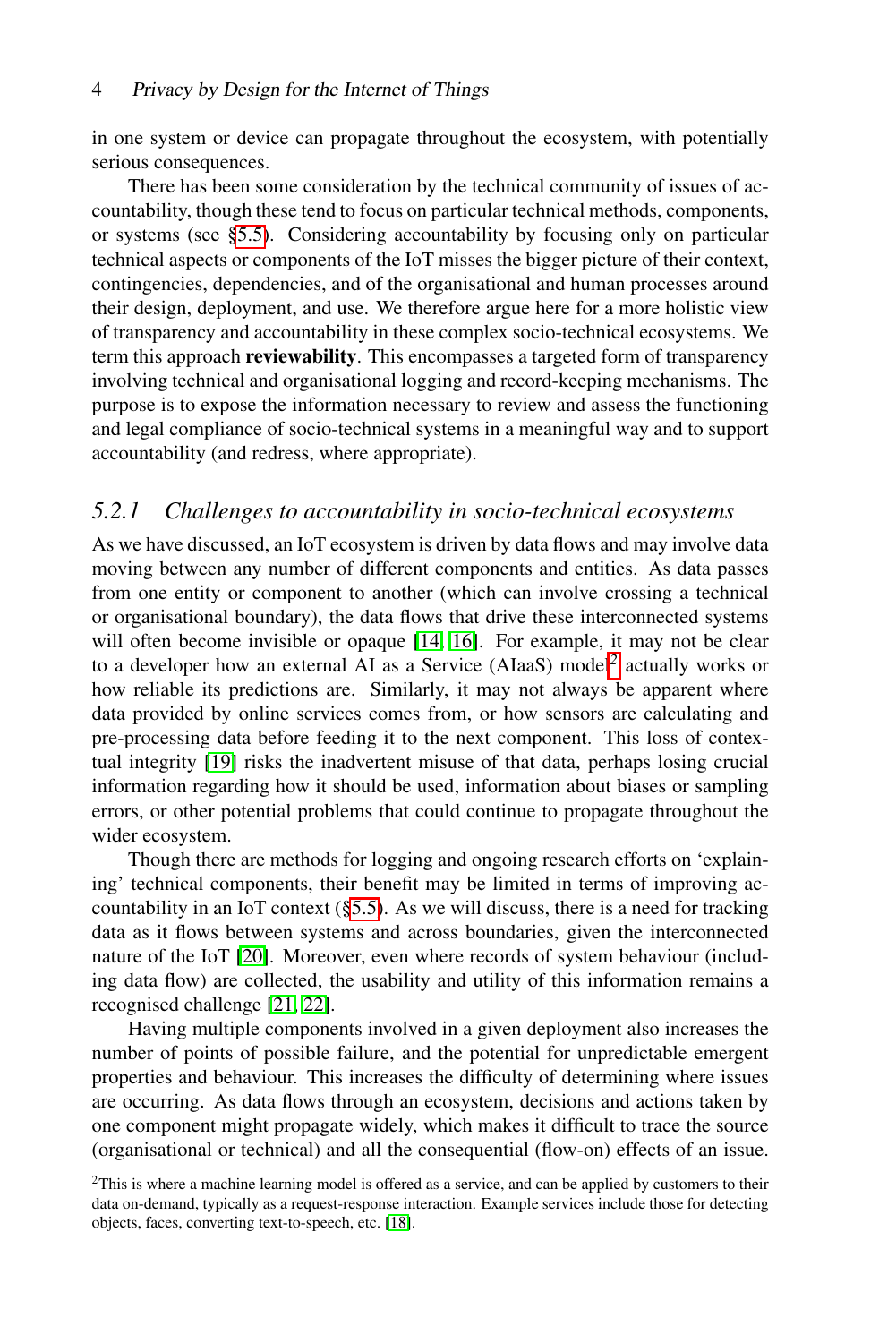For example, a reading from a faulty sensor could lead to cascading knock-on effects causing significant disruption throughout an IoT deployment, though the relationship of the fault to these consequential effects may not be readily evident given the gaps in time and space [\[17,](#page-25-9) [14\]](#page-25-6). Developers will often lack the means for 'seeing' inside the various systems operated by others that comprise an IoT ecosystem. And although developers might have an understanding of the organisational processes in the development and deployment of their own systems, they are unlikely to have a similar understanding in relation to the components and systems on which their product will depend.

In all, the general opacity surrounding the interconnections between systems, of the technical and organisational processes within and around these systems, and with the general lack of technical means for tracking data flow at such a scale, poses a challenge for improving IoT accountability. Due to these factors, it can be difficult to discern the technical components involved in a given decision or action, why a failure has occurred, and who is responsible when failures do occur [\[20,](#page-25-11) [23\]](#page-26-0). While technical mechanisms for recording the flow of data between and across systems are necessary to identify where failures originated and which entities are responsible, there is a need to make this and other information, from right throughout the entire system lifecycle, meaningfully available across a broad range of stakeholders [\[24\]](#page-26-1).

Importantly, providing technical "transparency" on its own is not necessarily sufficient to provide the information required to understand the functioning of complex socio-technical ecosystems. We therefore continue this chapter with a focus on the *reviewability* of IoT systems, components, and organisational processes – providing targeted transparency and accountability mechanisms that allow for a holistic view to be taken of the socio-technical ecosystem as a whole. Auditors and others assessing systems can then 'hone in' on specific systems, components, organisations and their practices where further investigation is required.

#### *5.2.2 Reviewability*

In view of these challenges to accountability in complex IoT ecosystems, we argue for *"reviewability"* as an approach for shedding light on socio-technical processes.

#### Reviewability

Reviewability involves systematically implementing comprehensive technical and organisational transparency mechanisms that allow the design, deployment, and functioning of socio-technical systems and processes to be reviewed as a whole [\[24\]](#page-26-1). Reviewable systems are those that are designed and operate in such a way as to record and expose (though means such as, for example, record-keeping and logging) the contextually appropriate information necessary to allow technical systems and organisational processes to be comprehensively interrogated and assessed for legal compliance, that they are operating appropriately, and so on. This targeted, holistic form of transparency supports meaningful accountability of systems, processes, and organisations to whomever is relevant in a given context (auditors, investigators, regulators, users, other developers, and so on).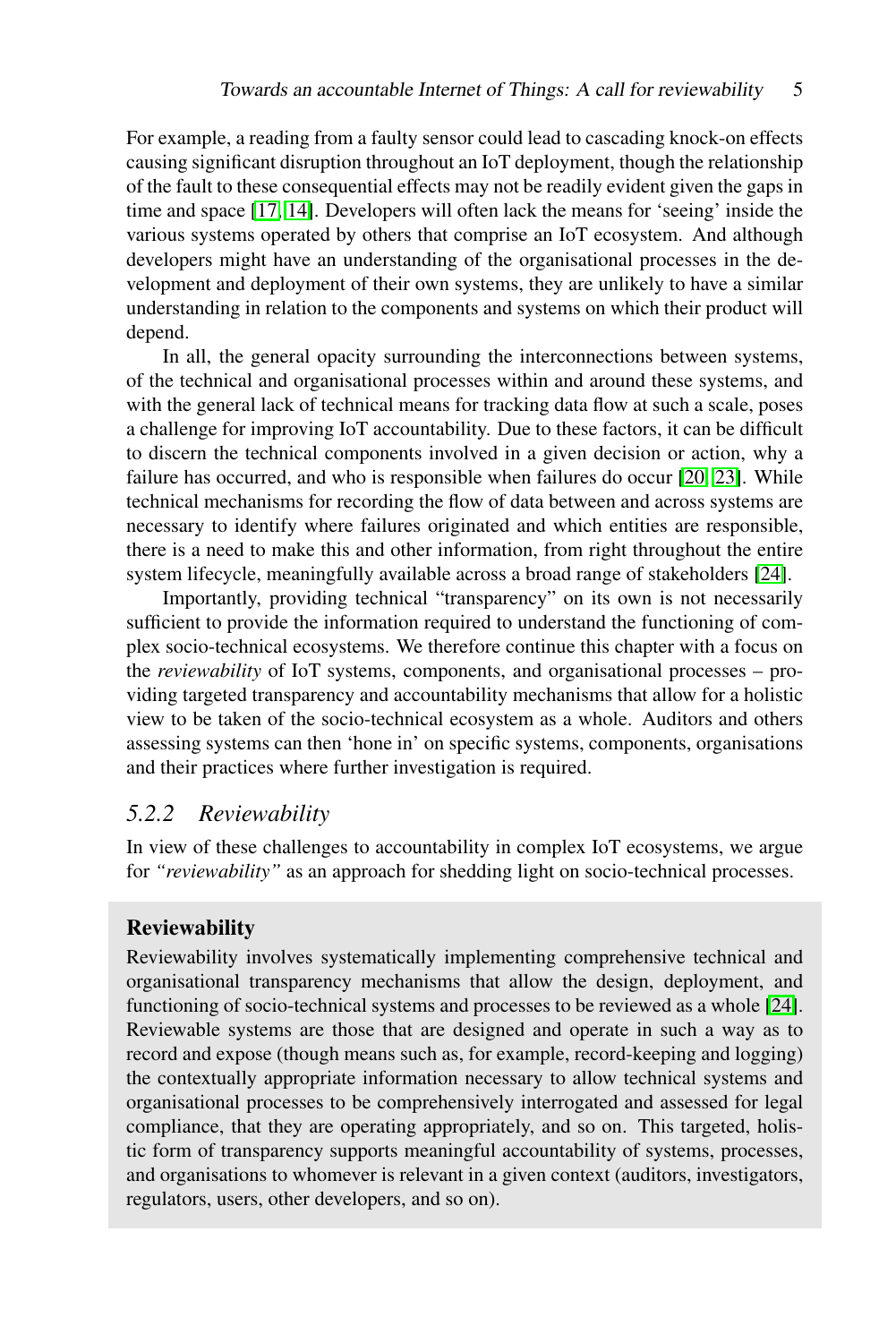#### 6 Privacy by Design for the Internet of Things

From a legal point of view, accountability is often tied to notions of responsibility, liability, and transparency – indeed, transparency is often a regulatory requirement for identifying responsibility or liability and thus facilitating accountability, as we will discuss in [§5.3.](#page-6-0) However, from a legal perspective, 'transparency' does not necessarily mean full transparency over the internal workings of a system, nor is it limited only to technical components and processes. Instead, the transparency required in law often involves information about the entities involved, high-level information about what is happening with data or about what systems are doing (rather than necessarily the specifics of how they function), and information about the risks of using those systems [\[17\]](#page-25-9).

In other words, legal mechanisms for accountability depend upon the ability of stakeholders to meaningfully review technical and organisational systems and processes—partially or as a whole—in order to determine which person or organisation is responsible for a particular system, device, or process, its effects, and from (and to) whom an explanation or redress is owed [\[17\]](#page-25-9). This may or may not involve exploring the inner workings of particular technologies or algorithms, as tends to be the focus of the technical research community. It could equally involve examining the broader socio-technical processes in and around a technical system itself. Indeed, there is debate about the degree to which exposing the details of code and algorithmic models actually helps with accountability [\[25,](#page-26-2) [24\]](#page-26-1). Therefore, instead of exposing the inner workings of technical systems and devices, achieving reviewability of IoT ecosystems requires (i) technical and organisational mechanisms for making transparent the connections and data flows across these entire ecosystems, as well as (ii) information relating to decisions made in design, deployment, operation, and during investigations, so as to indicate the context in which they are operating, their effects, and the entities involved (of which there may be a number). To support meaningful accountability, the information recorded about these systems and processes should be *contextually appropriate* [\[24\]](#page-26-1) – that is, information which is *relevant* to the kinds of accountability involved; *accurate*, in that is correct, complete, and representative; *proportionate* to the level of transparency required; and *comprehensible* by those to whom an account will likely be owed.

In practice, the information provided by reviewable systems will include that indicating who is involved, the nature of their role, how data is being processed, and how data flows between systems for each component in the IoT ecosystem. In an IoT context, reviewability could mean device vendors and service providers keeping records of, for example, the systems they are connecting to and interacting with (in terms of input and output), what choices were made about which kinds of data to process and how it should be processed, information about assessments for security, data protection, and other legal obligations, and information about the design, training, and testing of models (where applicable). At its most basic, this kind of information may indicate that Organisation B used an online service (e.g. AIaaS) provided by Organisation C, and that the response from that prediction was then fed into a service provided by Organisation D. But an analysis of even this 'high-level' information could also provide an indication of where the source (either technical or otherwise) of a particular issue may lie. In this sense, such information can make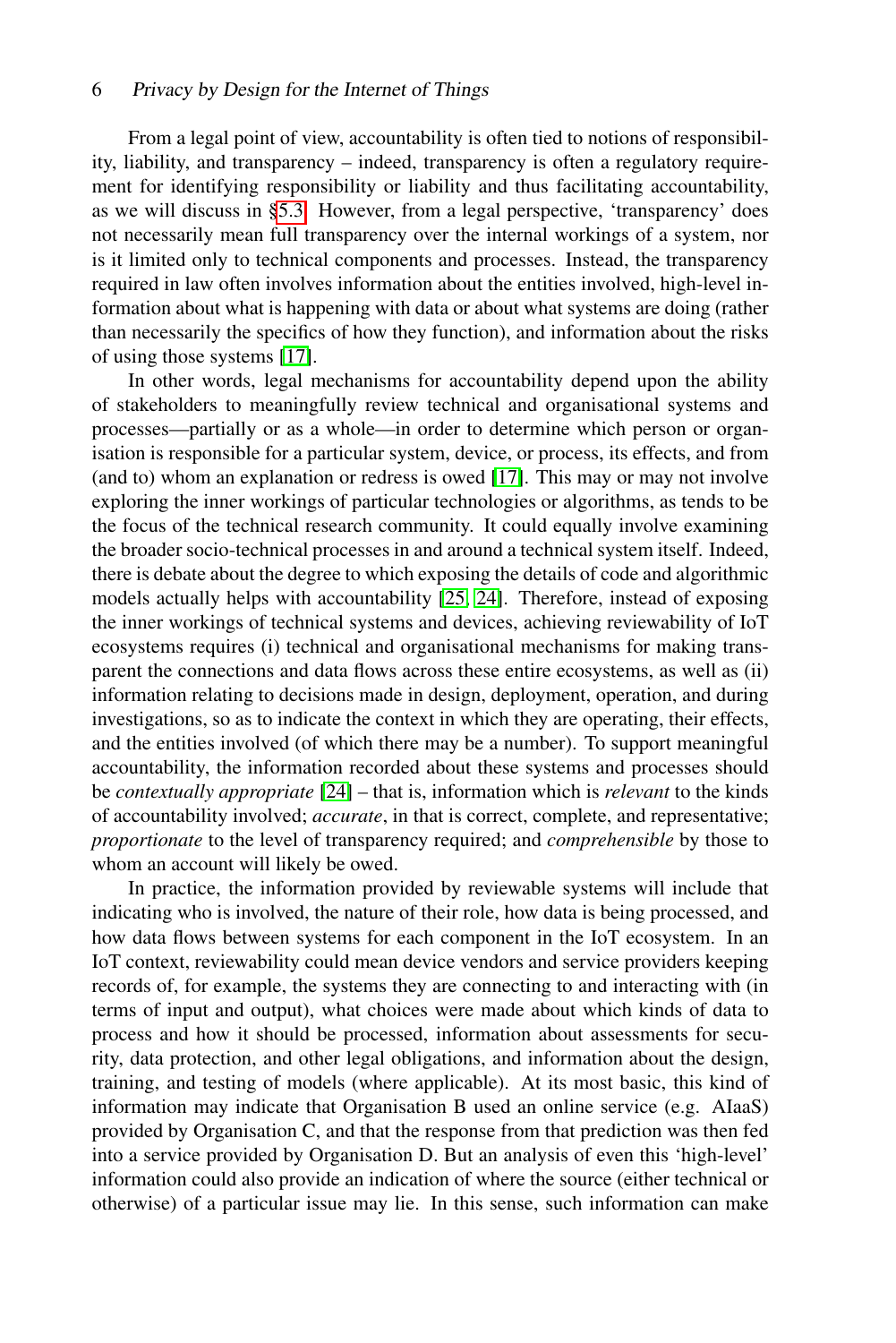it easier to review what went wrong (particularly for non-experts), prompting more targeted investigations involving the inner workings of particular components within the IoT ecosystem once they have been identified, of which reviewability mechanisms that provide more detailed and granular information will facilitate.

Of course, implementing reviewability so to support the transparency and accountability of socio-technical systems introduces challenges of its own, given that what is meaningful for one stakeholder, such as a technical auditor, may be very different to that of another, such as a user. There is a need to ensure that the information provided by various transparency mechanisms is contextually appropriate such that it is useful for and can be interpreted by the likely audience [\[24\]](#page-26-1). This might involve, for example, different ways of presenting or processing various kinds of information for a broad range of stakeholders – as we discuss below.

While transparency as a general principle is important, it cannot in and of itself solve problems. Organisations need to think more about targeted transparency to support accountability – from the requirements stage, all the way up to deployment, operation, and beyond. Regardless of the approach to enabling meaningful transparency, reviewability should be a core consideration for those involved in the development and operation of IoT ecosystems. In the following sections, we explore some legal and technical ways forward that could help toward this aim.

## <span id="page-6-0"></span>5.3 The legal dimension

The complex, interconnected and data-driven nature of the IoT ecosystem poses particular challenges for legal accountability [\[26,](#page-26-3) [17\]](#page-25-9). Broadly speaking, these challenges come from two sources: (1) the lack of visibility over data flows in interconnected environments, which makes it difficult to know where within a system and with whom a problem originates; and (2) the lack of visibility over the technical and organisational systems and processes of various entities within that ecosystem, which makes it difficult to assess their compliance with legal requirements and obligations.

From a legal point of view, each entity in an IoT ecosystem could potentially be accountable for the functioning of their systems and devices – to customers and users; the vendors of other IoT devices and systems; to regulators and other oversight bodies; to law enforcement agencies; and to courts and dispute resolution bodies; among others. For each of these, 'transparency' as a general concept is unlikely to provide much benefit, nor is opening up code or the internal workings of technical systems likely to assist in every case (although it will, of course, in some [\[27\]](#page-26-4)) [\[28\]](#page-26-5). Rather, the information necessary to meet accountability and disclosure requirements (and obligations established in law) is more likely to relate i) to technical and organisational processes, ii) to data flows given the nature of the IoT, and iii) to understanding what happened, when, why, and with what effect [\[17\]](#page-25-9).

For example, data protection law, such as the EU's General Data Protection Regulation (GDPR) [\[29\]](#page-26-6), establishes accountability mechanisms and requirements for various actors involved in processing personal data (defined broadly in GDPR to include any data from which an individual can be identified, whether directly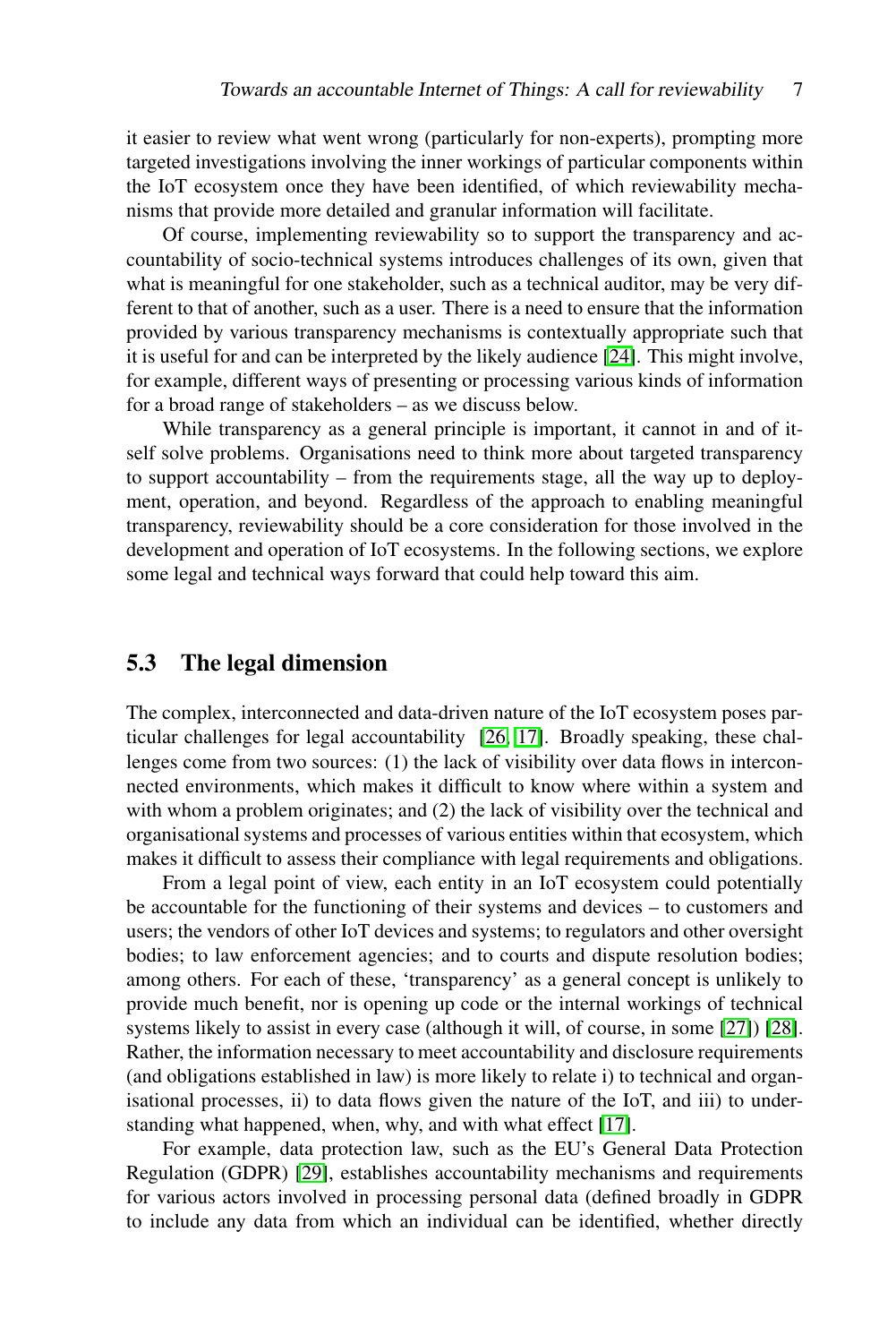or indirectly, either from that data alone or when combined with other data*[3](#page-7-0)* ). IoT ecosystems will often involve a flow of personal data, and *processing* means any operation or set of operations performed on that data.*[4](#page-7-1)* Under GDPR, certain information is required to be provided by data controllers (the entities that determine the purposes and means of processing*[5](#page-7-2)* ) to data subjects (the individuals to whom personal data relates*[6](#page-7-3)* ) about the processing of their personal data. Data processors (who process personal data on behalf and under the instruction of data controllers*[7](#page-7-4)* ) are obliged to facilitate auditing of their processing by the relevant data controller. Data controllers can be obliged to provide information about processing to and facilitate auditing by supervisory authorities (national data protection regulators). Controllers will also need to know where personal data has been obtained from, under what circumstances, and on what conditions.

Beyond data protection law, accountability requirements could also arise from a variety of other sources [\[26\]](#page-26-3) – product safety law, for instance, could require device vendors to supply customers and oversight bodies with information. The adjudication and enforcement of contractual disputes could require disclosure of information about technical and organisational processes to counterparties and to courts. Criminal investigations could require the provision of information to law enforcement agencies.

In each case, approaching transparency through the lens of reviewability could assist in meeting these obligations, and help communicate legally relevant, contextually appropriate information to customers, users, technical partners, and the appropriate legal, regulatory, and other oversight authorities. Although reviewability could assist across various legal frameworks, we now explore three general ways in particular where a reviewability approach to accountability would be legally beneficial: compliance and obligation management; oversight and regulatory audit; and liability and legal investigation. It is worth noting that while we have delineated these benefits, they are interrelated. As much of the IoT ecosystem will involve personal data, we use the transparency and accountability requirements and obligations established in GDPR as examples throughout.

#### *5.3.1 Compliance and obligation management.*

As alluded to above, a reviewability approach to accountability—such as by using record-keeping, logging or other information capture mechanisms for technical and organisational processes—can assist those responsible for socio-technical ecosystems (such as the IoT) to comply with their legal and regulatory (and other) obligations [\[30,](#page-26-7) [20\]](#page-25-11).

Where IoT ecosystems process personal data (perhaps, for example, containing names, user profiles/accounts, photographs or video of people, voice recordings, or any other information that can be linked to an individual), and therefore come

<span id="page-7-4"></span><span id="page-7-3"></span><span id="page-7-2"></span><span id="page-7-1"></span><span id="page-7-0"></span> ${}^{3}$ GDPR, Art. 4(1), recital 26 <sup>4</sup>GDPR, Art. 4(2)  ${}^5$ GDPR, Art. 4(7)  ${}^{6}$ GDPR, Art. 4(1)  $7$ GDPR, Art.  $4(8)$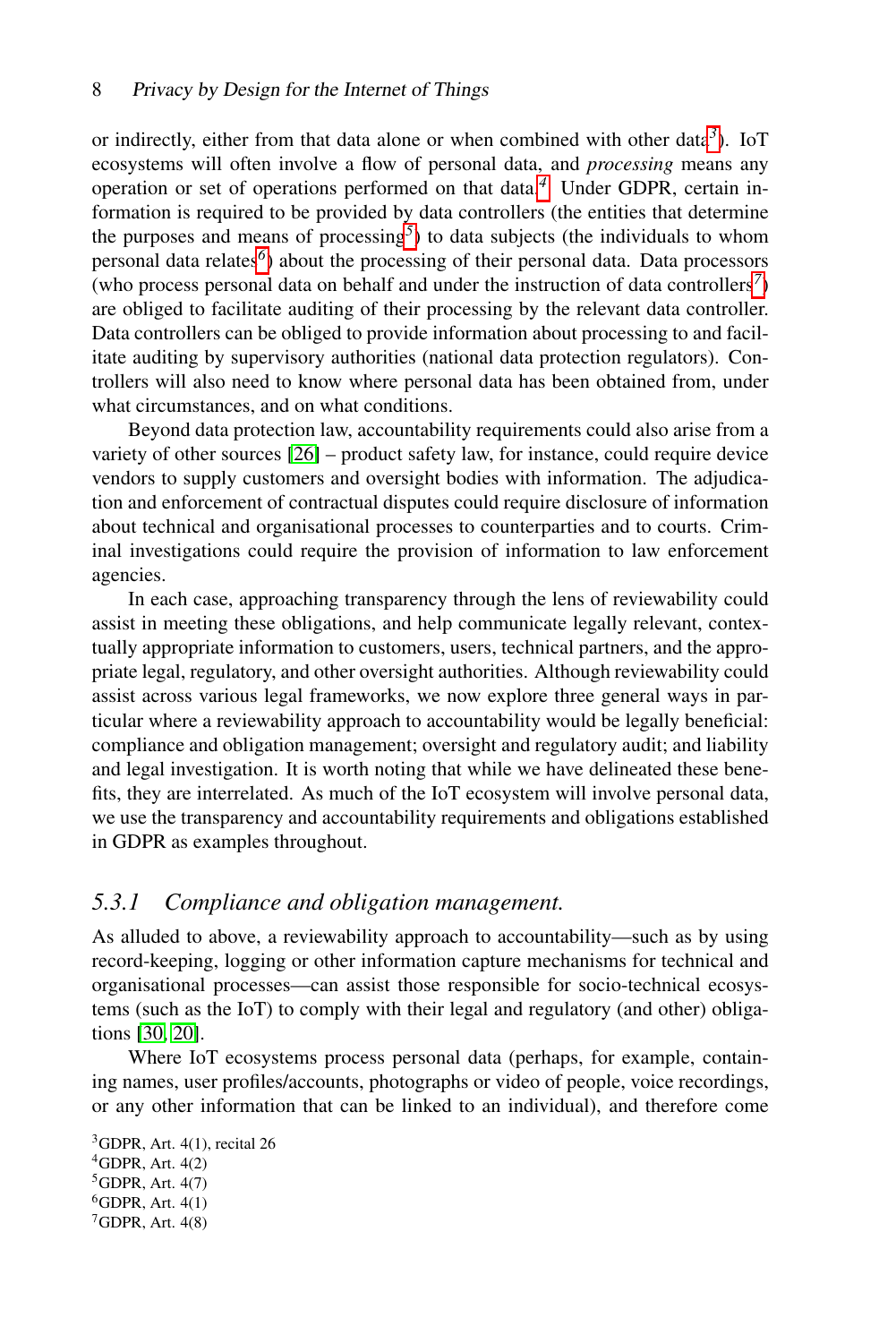within the remit of data protection law, GDPR would typically consider those involved in operating the various aspects of that ecosystem to be data controllers. This will therefore place upon them certain legal obligations, including making them responsible for meeting GDPR's requirements and obligations, and for demonstrating compliance.*[8](#page-8-0)* In this context, reviewability would not necessarily involve recording the personal data itself—a potentially significant data protection issue and privacy violation—but would involve metadata about organisational processes and technical processing. Organisations found to be in breach of the GDPR can face significant penalties, including warnings, fines of up to the greater of  $\epsilon$ 20m or 4% of annual global turnover, and bans on processing.*[9](#page-8-1)*

In the first instance, data controllers are obliged to take technical and organisational measures to ensure and be able to demonstrate compliance with GDPR.*[10](#page-8-2)* Record-keeping and logging would assist data controllers with implementing GDPR's data protection principles and with showing that they have taken steps to do so. For instance, the 'purpose limitation' principle requires that personal data be collected for specific purposes and only processed in a way compatible with those purposes.*[11](#page-8-3)* The keeping of records, logs and other relevant information would provide controllers with relevant information on the purposes for which personal data was collected, and helps ensure that the data is only processed accordingly. Implementing such measures would also assist with fulfilling data subject rights, such as those to obtain copies of the personal data being processed *[12](#page-8-4)* and, in some circumstances, to require its deletion.*[13](#page-8-5)* Moreover, maintaining records of technical and organisational processes around the design and deployment of systems would help controllers demonstrate to supervisory authorities that processing is in fact taking place in line with GDPR's requirements and that rights have been fulfilled.

In advance of processing, data controllers will in many situations need to undertake a Data Protection Impact Assessment (DPIA).*[14](#page-8-6)* This consists of a broad assessment of the risks posed by the proposed processing to the rights and freedoms to data subjects and of the steps taken by the controller to mitigate those risks. Where the DPIA indicates a high risk, controllers are obliged to consult with the supervisory authority before proceeding and to provide them with the information contained in the DPIA.*[15](#page-8-7)* Reviewability can greatly assist with undertaking the kind of holistic analysis of processing and its risks required for DPIAs, by demonstrating how and whether any mitigating measures have actually been implemented, and with assessing on an ongoing basis whether processing is in fact being undertaken in line with the DPIA.

<span id="page-8-7"></span><span id="page-8-6"></span><span id="page-8-5"></span><span id="page-8-4"></span><span id="page-8-3"></span><span id="page-8-2"></span><span id="page-8-1"></span><span id="page-8-0"></span>GDPR, Art. 5 <sup>9</sup>GDPR, Art. 83 GDPR, Art. 24 GDPR, Art.  $5(1)(b)$ GDPR, Art. 15 GDPR, Art. 17 GDPR, Art. 35 GDPR, Art. 36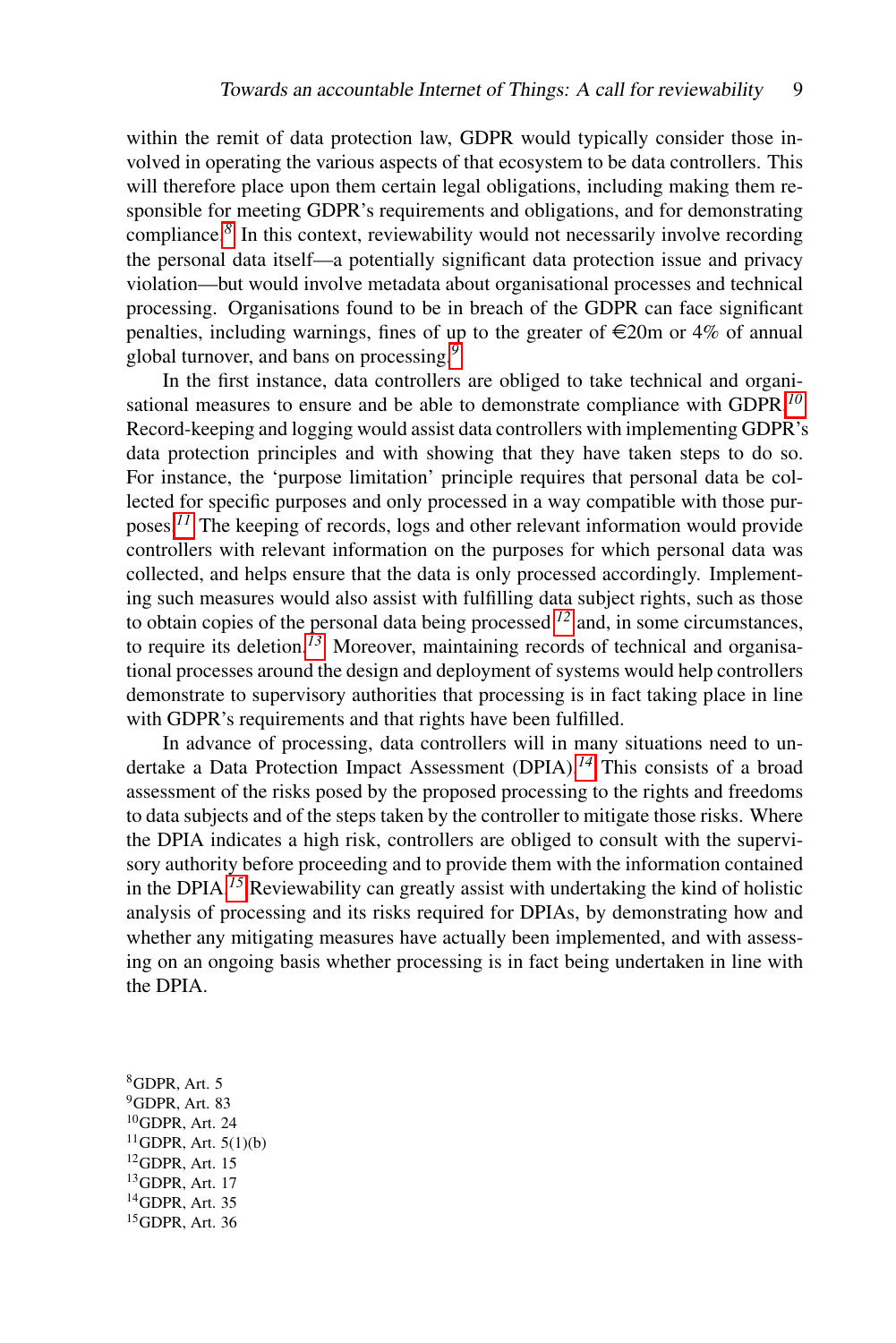It is worth noting that controllers and processors are also already obliged in many circumstances to keep records of processing.<sup>[16](#page-9-0)</sup> Controllers should record, among other things, the purposes of processing, the categories of data subjects and of personal data, the categories of those to whom data will be disclosed, and a general description of technical and organisational security measures. Processors should record, among other things, the name and contact details of processors, the categories of processing, and a general description of their technical and organisational security measures. Through comprehensive logging and record-keeping of technical and organisational systems and processes, reviewability can help controllers and processors fulfil these obligations and others.

Reviewability may also be of use in assisting compliance with future regulations; for example, the proposed ePrivacy Regulation [\[31\]](#page-26-8), which establishes requirements on the use of some non-personal data. They can similarly assist in managing a broader range of legal, regulatory, and other obligations ('soft law', codes of practice, and so on). For instance, where contractual obligations exist between entities, knowledge of their respective technical and organisational processes (and of the nature of data flow between parties) could make it possible to ensure and demonstrate that data is processed in a legally appropriate manner. And information on the selection of datasets, and on the sources and lineage of data used for analytics and ML, might assist with issues of unfairness and discrimination [\[32\]](#page-26-9).

## <span id="page-9-2"></span>*5.3.2 Regulatory oversight and audit.*

Reviewability also has much potential to aid the auditing and oversight activities of regulators, given that reviewability entails generating detailed information for assisting oversight that may otherwise be unavailable. As noted previously, data controllers and processors are obliged to maintain extensive records of processing. Data controllers are also obliged to undertake various assessments (in relation to data protection by design, for example, or for implementing security measures, carrying out DPIAs, and so on), to use only processors who can comply with GDPR, and to consult with supervisory authorities in certain circumstances. Supervisory authorities are themselves empowered to audit data controllers, to inspect their systems, to access to their records, and to require from controllers any other information necessary to perform the supervisory authority's tasks, including to investigate controllers' compliance with GDPR.*[17](#page-9-1)*

Engineering socio-technical systems to be reviewable through mechanisms for record-keeping, logging and otherwise capturing information about of technical and organisational processes would thus facilitate audit and oversight by supervisory authorities. Indeed, many of the potential legal benefits of reviewability discussed previously would also apply to regulatory oversight more generally. Moreover, recording information about data flows would allow data protection regulators to assess whether IoT ecosystems are legally compliant and match that which was described by controllers. More broadly, this information would help supervisory authorities

<span id="page-9-1"></span><span id="page-9-0"></span><sup>16</sup>GDPR, Art. 30 <sup>17</sup>GDPR, Arts. 57-58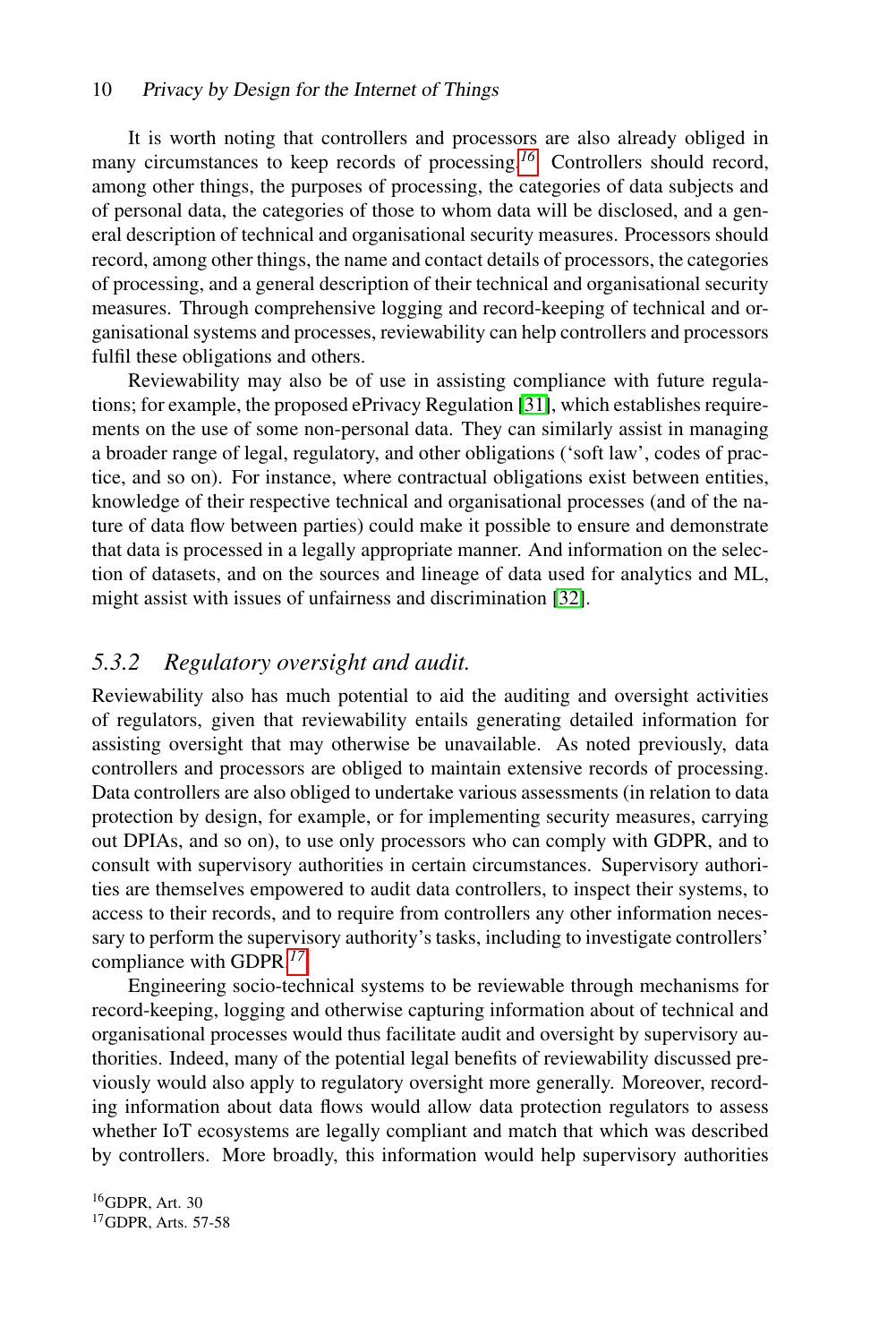to assess whether data controllers and processors are managing their relationship as required, have the appropriate data management (and other) practices in place, and have taken the appropriate actions in relation to any specific incidents such as data breaches.

#### *5.3.3 Liability and legal investigation.*

IoT systems have real-world impacts, including direct physical-world consequences given that IoT systems are people-facing and actuators can feature throughout. This means that questions of civil liability or criminal responsibility could arise where harm or injury is caused [\[26,](#page-26-3) [17\]](#page-25-9). Reviewability could therefore be particularly helpful in assessing liability and undertaking legal or criminal investigations. Where harm is caused by a system failure, comprehensive records and logs would allow the circumstances, causal behaviours, factors, and consequences of the failure to be reviewed, determined, and liability established. In complex, interconnected environments, records and logs about data flows to, from, and between devices and systems could also help identify which system caused that harm. This, thereby, helps to identify the component (and entity) responsible and potentially liable for that harm, and can assist in holding them to account. This kind of reviewability information may even help absolve systems designers, operators or those otherwise involved from responsibility, by providing evidence demonstrating that the right decisions were made and actions were taken. For example, controllers and processors are exempt from liability for damage caused by infringements of GDPR if they can prove that they were not responsible for the infringement (such as where a controller can demonstrate that their processor acted unlawfully, for instance).*[18](#page-10-0)*

As such, the information provided by implementing reviewability is useful for multiple actors in interconnected IoT ecosystems – to vendors, in helping them manage their liability exposure; to users, in taking action and obtaining redress where harm has been caused by a product; to courts, in adjudicating claims in tort or contract; as well as to regulators and law enforcement as they investigate potential regulatory or criminal violations. Vendors and others could contractually require this kind of record-keeping and logging (of technical and organisational processes and data flows, both within organisations and across boundaries). This could give them a mechanism for monitoring how data is used, potentially in real-time, and enable action where data is being used in a way that is inappropriate or prohibited by law or by contract.

#### 5.4 The broader benefits of systems review

In an IoT context, there are clear benefits of reviewability, in addition to those legal as just discussed. In [§5.2,](#page-2-0) we described how the complex, interconnected, data-driven, and multi-stakeholder nature of the IoT can result in transparency challenges at the technical level, making it difficult to determine how systems are designed, deployed, and functioning. The opacity of these complex systems-of-systems arrangements

<span id="page-10-0"></span> $18$ GDPR, Art. 82(3)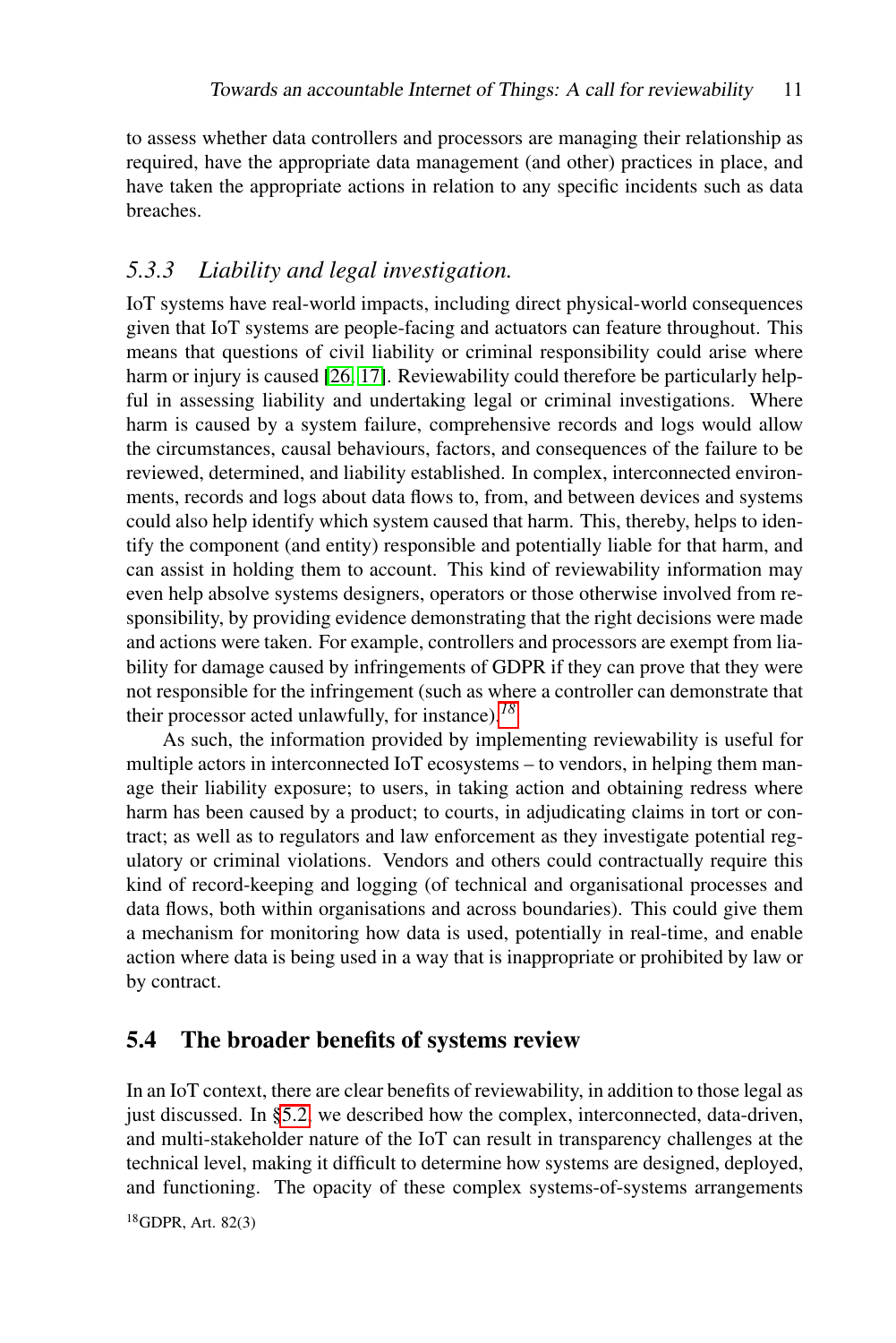means that the information necessary to properly review their functioning may not be available, which can significantly hinder accountability processes.

Information about the organisations, components, and data flows driving IoT ecosystems therefore has an important role to play in supporting review processes. That is, certain details and related information about IoT systems and components and their design, deployment, and operation—which includes workflows, business processes, and other organisational practices—will often be necessary for enabling proper oversight, audit, interrogation, and inspection. Moreover, the *ongoing* review of the socio-technical systems is important. This is because the complexity, interconnectedness, and 'long-lived' nature of IoT ecosystems makes it more likely that they will exhibit emergent properties and behaviours, potentially giving rise to unforeseen or unforeseeable problems.

In short, information about the design, deployment, and functioning of the sociotechnical systems that comprise the IoT facilitates their review. This includes whether they are designed and behaving appropriately, and for issues to be unpacked and consequences dealt with when they arise. This brings additional benefits to the legal aspects described in [§5.3,](#page-6-0) for a range of actors in an IoT ecosystem.

#### *5.4.1 Building, operating, and managing systems*

Implementing technical and organisational measures for logging, record-keeping or otherwise capturing information of systems increases their reviewability. This brings a range of benefits for technologists, who have a clear interest in overseeing the systems they build and operate. This is because details on how systems are designed, deployed, function, behave, interact, operate, and so forth provide information relevant for testing, monitoring, maintaining and improving the quality of those systems, while helping them to meet and manage their responsibilities and obligations.

Specifically, greater visibility over the technical and organisational aspects of systems, and their interconnections with others, assists technologists with investigations, enhancing their ability to review errors and systems failures when they (inevitably) occur. That is, such information helps support processes of repair and debugging. Moreover, information about run-time behaviour also enables more proactive steps to be taken, where details of system operation can allow the identification and mitigation of certain issues in advance of them becoming problematic – for example, by enabling the identification of abnormal deviations in system behaviour, or through run-time reaction mechanisms, alerts, or automatic countermeasures that are triggered where unexpected events or interactions occur. This is particularly important given that, as discussed previously, IoT systems can exhibit emergent properties and behaviours. Further, in the IoT, components have the potential to be used or reused in ways that were not envisaged by the original designers; a temperature sensor in a building designed for climate control could suddenly be used to influence health wearables, for instance. It follows that the ability for technologists to undertake ongoing review will be crucial for ensuring appropriate system behaviour, while providing insight into (any) emerging properties.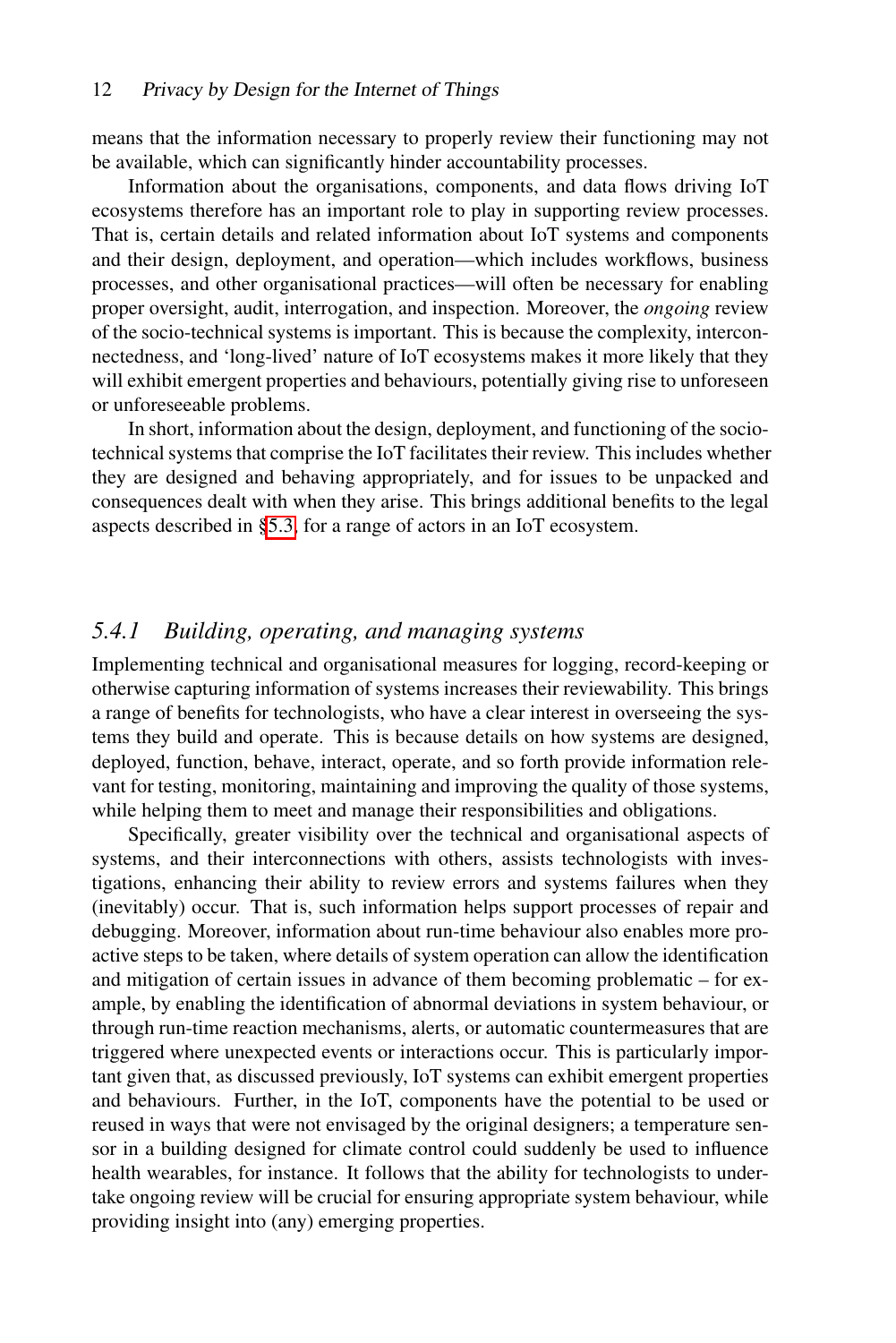#### *5.4.2 Facilitating oversight activities*

As we have described, the lack of technical information in an IoT context has the propensity to hinder investigations. While reviewability promises benefits for legal and regulatory oversight bodies (see [§5.3.2\)](#page-9-2), information about technical and organisational systems can also assist the activities of other overseers, such as civil society organisations, trade-sector groups, or those internal to a technology firm. This is by giving (i) information on the nature of systems and their behaviour; and (ii) insight into the practices of their designers and operators.

In this way, information on systems helps accountability processes, by providing evidence or lines for investigation that can assist overseers in determining whether the technology-related actions and measures taken were appropriate (thereby building the foundations for recourse where they are not). This can include information about design and development, as well as run-time systems behaviour, and details of the reviews and audits undertaken. In addition to supporting (ex-post) investigation, technical processes that produce streams of data on system operation also paves the way for more active and responsive oversight regimes. This is where certain system behaviours or events could trigger alerts, warnings or otherwise bring certain information to an overseer's attention, and with timely action, may serve to mitigate the potential severity of outcomes.

### *5.4.3 Better informing users*

The information derived from IoT systems can potentially also assist end-users by helping them to make better-informed decisions about whether or how they interact with a given deployment. Although overloading users with information and options is not a desirable or useful outcome [\[33\]](#page-26-10), there may be opportunities for a greater degree of user empowerment. If a user could meaningfully and reliably know in advance that engaging with (having their data flow into) a particular system could, for example, (i) result in certain decisions being made that may have particular undesired consequences; or (ii) involve data flowing to an undesired entity (such as a certain advertisement network), then the user could take reasonable steps to avoid engaging with such a system [\[14\]](#page-25-6). Proactive measures are again possible, such as where user policies might work to constrain particular information flows [\[20\]](#page-25-11), or to keep users informed of any change in circumstance, thereby enabling them (manually or perhaps automatically) to respond. One can imagine, for instance, users being automatically told of changes in policy or system operation – for example, where the records of data flows indicate an online service suddenly engaging a new advertising network.

## <span id="page-12-0"></span>5.5 Technical mechanisms for supporting reviewability

Technology has a key role to play in supporting reviewability, as it provides the means to capture or otherwise produce information or records about systems, both about their design and during operation. As we have argued, reviews are assisted through mechanisms that can enable more (relevant) transparency over systems.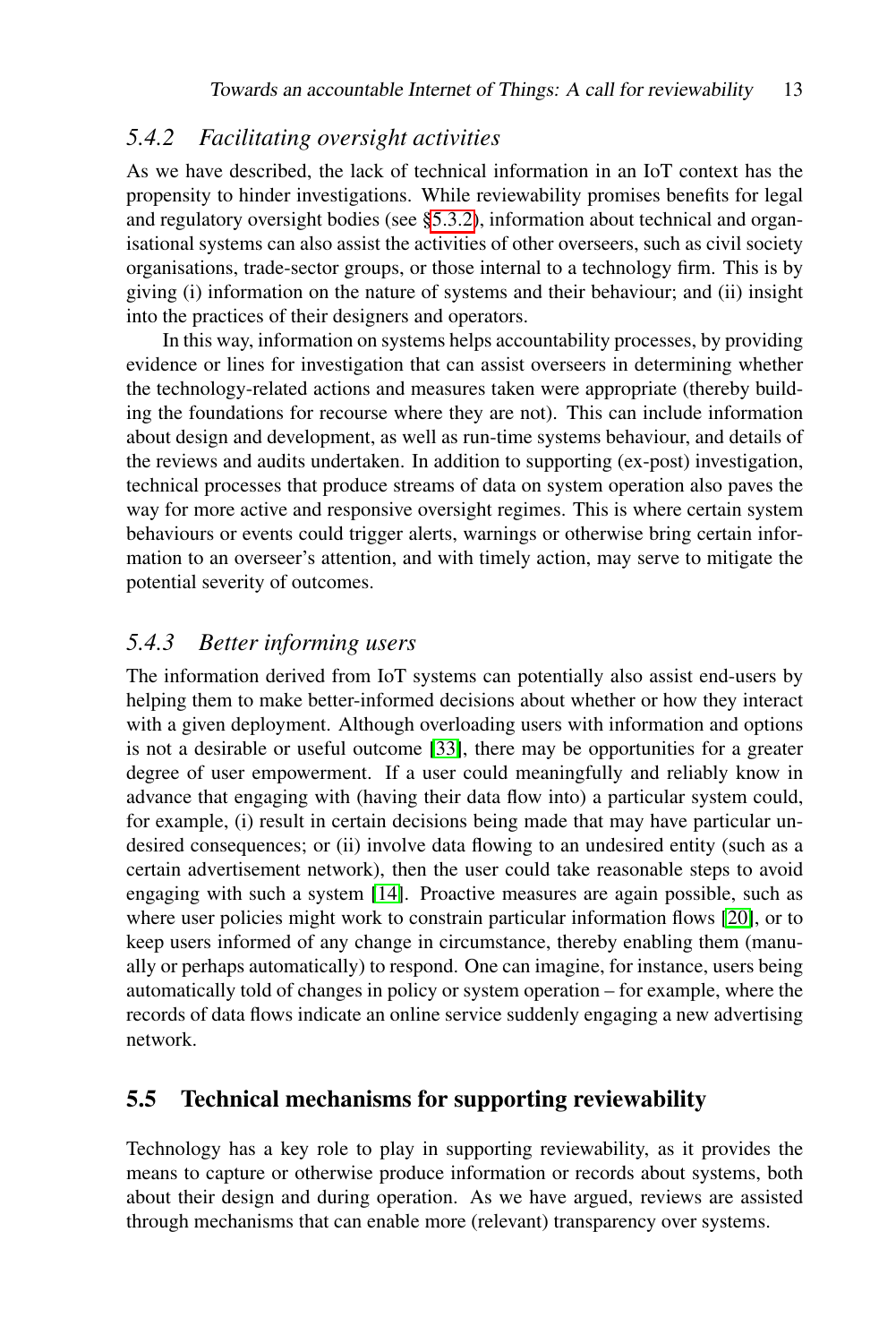Though the idea of capturing information about systems is nothing new, much of the focus so far has been on the design and engineering phases. Logging and debugging frameworks, for example, are generally aimed at a technical audience, particularly those developing or administering systems. These tend to focus narrowly on particular technical specifics. There has been less consideration of recording information (i) to support broader accountability regimes (of which, we argue, reviewability enables), and (ii) in a manner appropriate for the broad vision for IoT.

That said, accountability is an area of increasing attention by the technical research community (e.g. see  $[21, 17]$  $[21, 17]$ ). 'Accountability' is a term that gained traction, particularly in the machine learning community where the focus has predominately been on the 'explainability' of machine learning models and decisions. While such work is important—perhaps particularly for machine learning (engineering/testing) processes [\[34\]](#page-26-11)—a model doesn't operate in isolation. Rather, it exists as part of a broader socio-technical system [\[35,](#page-26-12) [24\]](#page-26-1). This broader aspect requires consideration, and work in the community is beginning to expand and recognise this [\[24\]](#page-26-1). One example is *'datasheets for datasets'* [\[36\]](#page-27-0), which involves capturing metadata that describes the nature of datasets, including how the data was collated, pre-processed, the legal basis for its processing (e.g. consent), etc. Similarly, *'model cards'* [\[37\]](#page-27-1) record various details about trained models, such as how they perform across a variety of different conditions and/or demographic groups, alongside the context in which they are intended to be used. The idea is to provide more information, for instance, to enable a fuller interrogation of model design (e.g. how it was trained), help inform engineers and investigators, for example, as to whether the dataset or model is (or was) appropriate for a particular use, give information about usage restrictions (e.g. consent), and so on.

Considering the broader systems context is important in the IoT; IoT ecosystems are complex, interconnected, dynamic, multi-actor, socio-technical environments, which are long-lived and can potentially elicit emergent behaviours – those not designed for or previously envisaged. As we have discussed, greater visibility over the interconnections and assemblages of systems is important for increasing accountability. Therefore, a natural starting point for reviewability is technologies which assist in uncovering or mapping out the (ongoing) nature of IoT ecosystems. This requires mechanisms for capturing information about components, systems, and their interactions (data flows) that comprise IoT systems.

Particularly important in an IoT context are the ongoing interactions (data exchanges) with other technical components, as these provide a foundation for both (i) describing system behaviour (the 'how' and 'why') and (ii) the actors involved (the 'who'). However mapping this represents a particular challenge given that while the IoT is data-driven, the visibility over the movement of data currently tends to be limited to particular scopes; it is often difficult to trace what happens to data once it moves across a technical (e.g. between/across different software or devices) or administrative (to another organisation, department, etc.) boundary.

Towards such a mapping, provenance mechanisms show real potential [\[38,](#page-27-2) [23,](#page-26-0) [30,](#page-26-7) [20,](#page-25-11) [39\]](#page-27-3). *Provenance* concerns capturing information describing data: it can involve recording the data's lineage, including where it came from, where it moves to,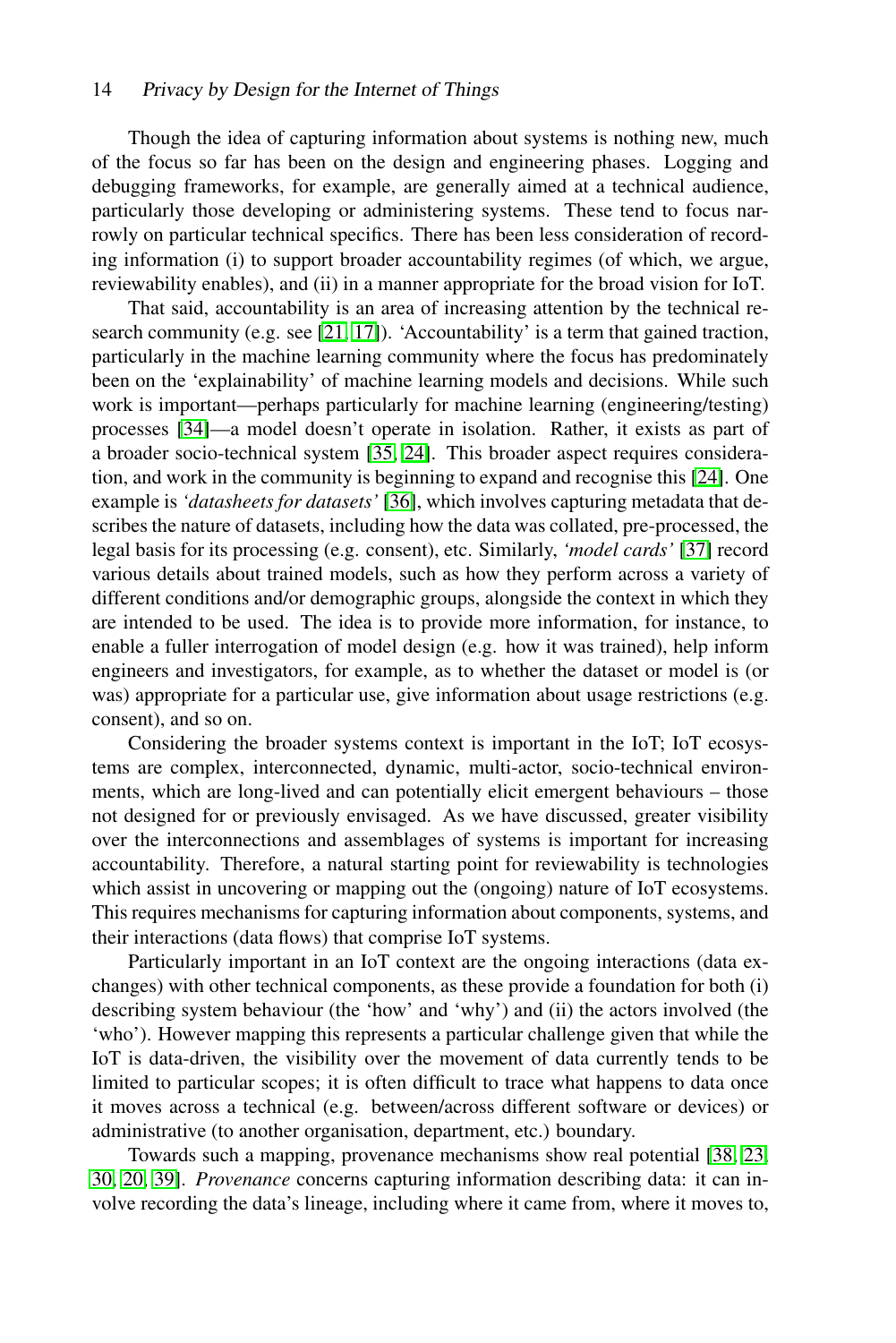and the associated dependencies, contexts (e.g. those environmental and computational), and processing steps [\[40\]](#page-27-4).*[19](#page-14-0)*

To reiterate, the IoT is data-driven, where functionality is brought about through the interactions—the exchanges of data—between systems components. As such, provenance methods can be useful for reviewability as they entail taking a 'follow the data' approach – whereby information regarding the data flows in the IoT deployment can indicate how systems behave, what led (or leads) to particular occurrences or consequences, as well as the components (and therefore the actors) involved [\[20,](#page-25-11) [23\]](#page-26-0). Data regarding the information flows driving systems also provides the foundation paving the way for new accountability-related tools, methods, and analysis [\[17\]](#page-25-9).

In line with this, we have developed the concept of *decision provenance* [\[14\]](#page-25-6), which can help in mapping out complex ecosystems. We argue this has real potential in the IoT space, accounting for its interconnectedness, and the role of automation (including the use of ML) in such environments. It works by recording what (and how) data moves from one system (device, model, service, etc.) to another. We now present an overview of decision provenance to indicate the potential for technical methods which can assist review, and support accountability regimes more generally.

## *5.5.1 Decision Provenance: Exposing the decision pipelines*

Provenance is an active area of research [\[41\]](#page-27-5), and is commonly applied within research contexts to assist in reproducibility by recording the data, workflows and computation of scientific processes [\[41,](#page-27-5) [42\]](#page-27-6). The potential for provenance to assist compliance with specific information management obligations has previously been considered [\[38,](#page-27-2) [30,](#page-26-7) [39,](#page-27-3) [20,](#page-25-11) [23\]](#page-26-0), though these often focus on a particular technical aspect, be it representation or capture. However, the use of data provenance methods for general systems-related accountability concerns represents an emerging area warranting further consideration.

Decision provenance is a response to (i) the concerns around accountability for automated, algorithmic, and data-driven systems (which naturally comprise the IoT), (ii) the increasingly interconnected nature of technical deployments, where functionality is driven through data exchanges, (iii) the current lack of visibility over data as it moves across technical and administrative boundaries, and (iv) the potential of provenance methods in this space.

Specifically, decision provenance concerns recording information about the data flowing throughout a system, as relevant for accountability concerns. It involves capturing details and metadata relating to data, and of the system components through which data moves. This can include how data was processed and used, who the data comes from or goes to (by virtue of the components involved), and other appropriate contextual information, such as system configurations, business processes, workflow state, etc.

<span id="page-14-0"></span> $19$ See [\[40,](#page-27-4) [41\]](#page-27-5) for more details on data provenance.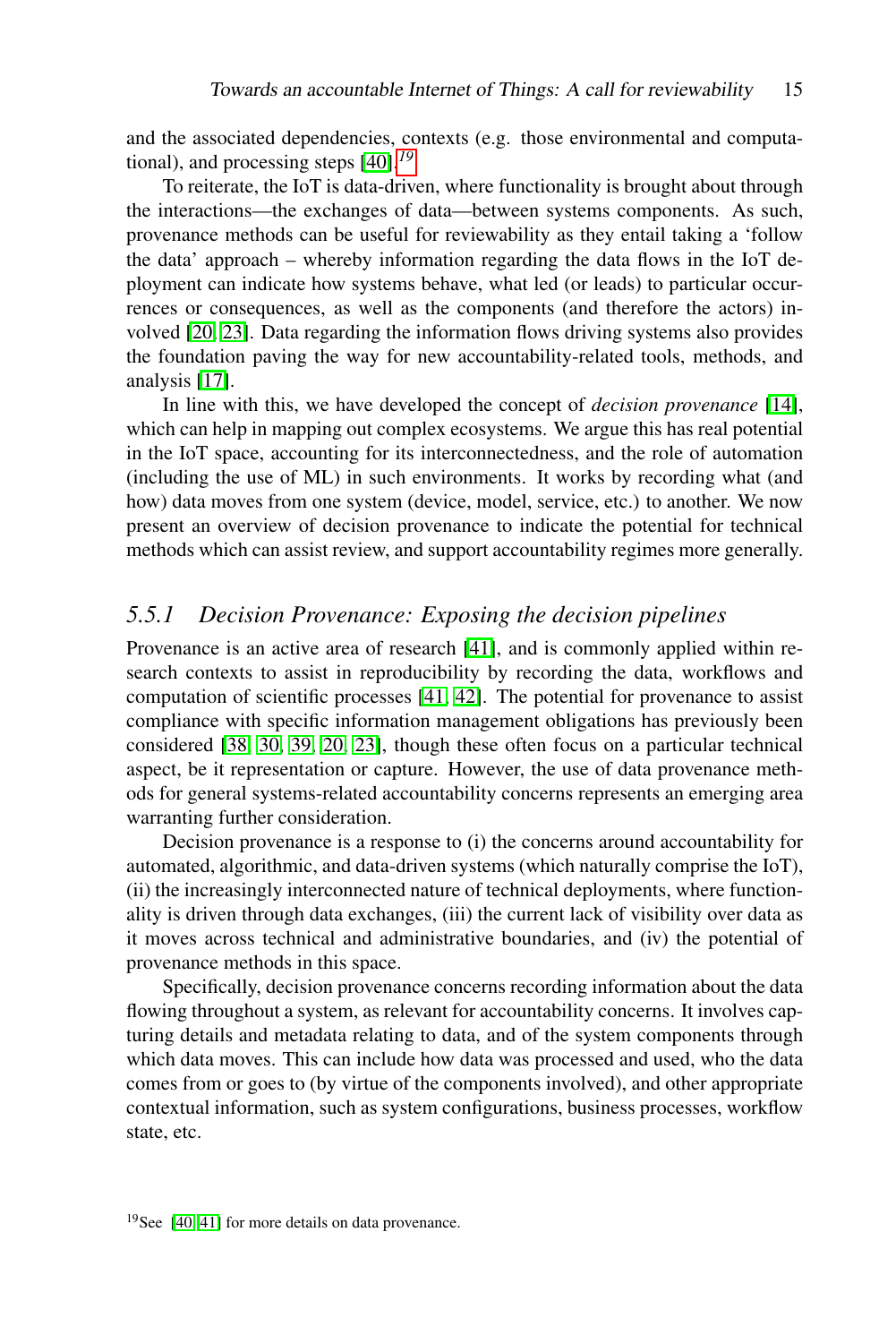#### Decision Provenance

Decision provenance concerns the use and means for provenance mechanisms to assist accountability considerations in algorithmic systems. Specifically, decision provenance involves (i) providing information on the nature, contexts and processing of the data flows and interconnections leading up to a decision or action, and the flowon effects; and (ii) also how such information can be leveraged for better system design, inspection, validation and operational (run-time) behaviour. In this way, decision provenance helps expose the *decision pipelines* in order to make visible the nature of the inputs to and cascading consequences of any decision or action (at design or run-time), alongside the entities involved, systems-wide.

The broad aim is to help increase levels of accountability, both by providing the information and evidence for investigation, questioning, and recourse, and by providing information which can be used to proactively take steps towards reducing and mitigating risks and concerns, and facilitating legal compliance and user empowerment. For more details on decision provenance, see [\[14\]](#page-25-6).



Figure 1: An example IoT application, where by sensor readings work to trigger an actuation in a smart home, with some data feeding to a city council's planning service. Even a simple scenario involves data flowing across a range of technical and organisational boundaries, as each arrow indicates. Decision provenance works to capture information about these data flows, thereby supporting review.

Decision provenance is predicated on the idea that it is the flow of data—the interactions between components in a system—that drives system functionality. Its name is in recognition that the actions or decisions taken in a systems context, be they manual (e.g. initiated by users) or automated (e.g. resulting from the application of an ML model), entails a series of steps that leading up to a particular happening, as well as the cascading consequences. All of these steps entail data flow (at some level) about which information can be recorded. Indeed, this characterisation directly accords with the grand visions of the IoT.

The purpose of decision provenance is to expose *decision pipelines*, by providing records regarding the happenings leading up to a particular decision/action, and the cascading consequences. This can be at design time (e.g. by capturing information about a machine learning process, such as the data sources comprising a dataset for model training), run-time (e.g. capturing information about the data flowing to particular entities, and the decisions being made by algorithmic components), or at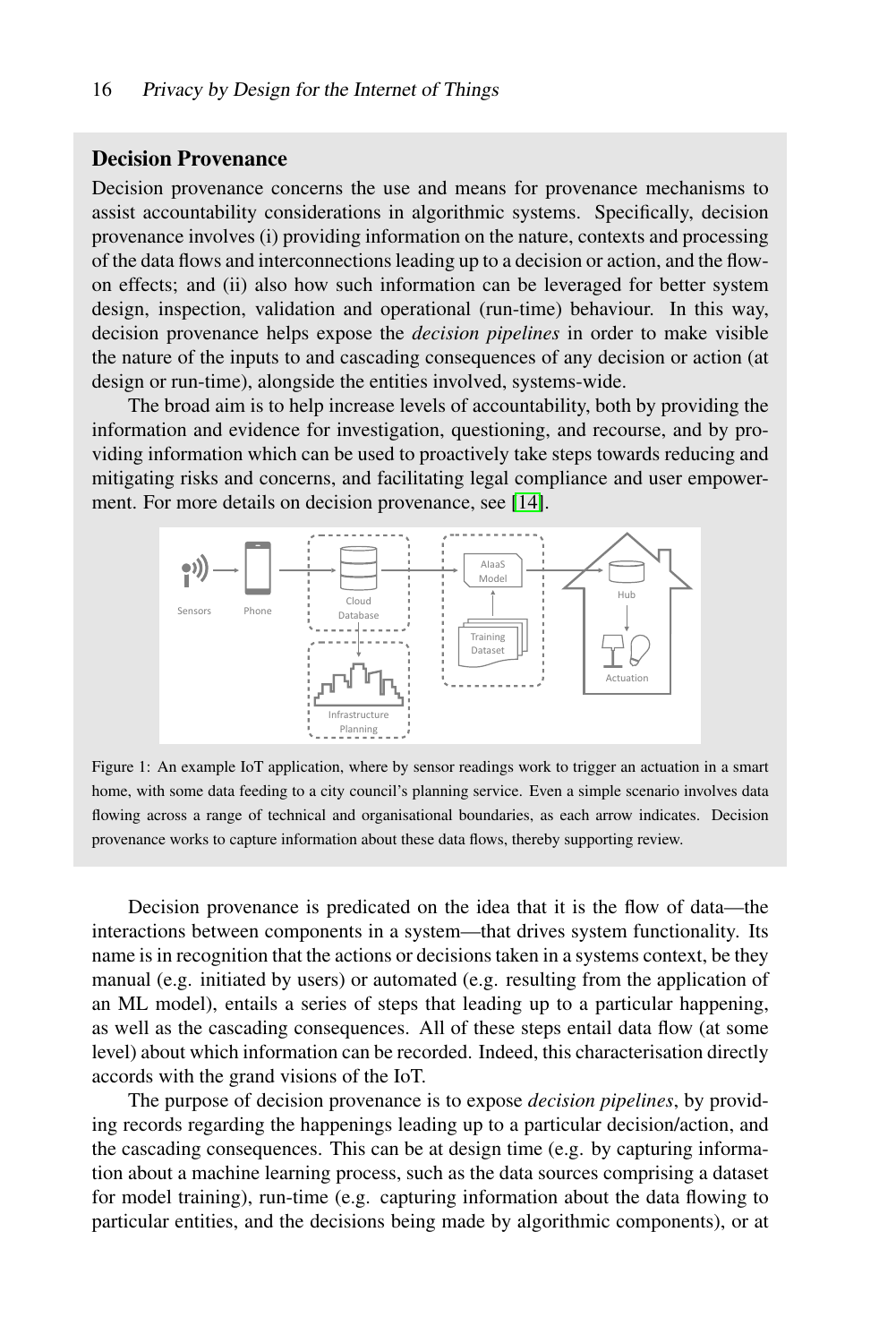"review-time" (e.g. capturing information about how systems are audited or investigated). In this way, it can operate to provide a broader view of system behaviour and the interactions between the actors involved.

Decision provenance can assist various reviewability aims in an IoT context. That is, decision pipelines can allow, for example, those building and deploying systems to improve their quality, and to identify points of failure, while empowering others by offering more insight into the nature of the systems and data that is beyond their direct control [\[23,](#page-26-0) [20,](#page-25-11) [17\]](#page-25-9).

Further, decision provenance, in providing information on data flow, also paves the way for the more proactive accountability measures. This is because the provenance data captured regarding the nature of the data flowing into, within, and beyond a system provides the foundation for particular actions or behaviour to be taken in response. These responses may be human or organisational, or perhaps technical through pre-defined automated, event-based tooling [\[20\]](#page-25-11). Such mechanisms pave the way for proactive actions to assist compliance and obligation management [\[20\]](#page-25-11). For instance, information about data flows could be used to trigger particular compliance operations; such as to automatically report data breaches to the relevant authorities; to screen and filter out data based on compliance criteria (e.g. data past an expiry date or use); to not act on inputs that may have come from, or through, an unreliable entity [\[30\]](#page-26-7); or to automatically prevent data flows that are unexpected (in terms of a pre-defined management policy [\[20\]](#page-25-11)). Such approaches may be particularly useful for IoT applications given their potential to exhibit emergent nature.

We present decision provenance to illustrate how provenance methods show promise in complex systems environments, such as the IoT. Provenance will by no means itself *solve* accountability challenges (nor will any technical measure). However, it does show potential in supporting review, by exposing and enabling the ongoing monitoring of the relations, interactions and dependencies of such systems where such visibility may not otherwise exist.

## *5.5.2 Technical challenges*

We have outlined how information on the nature of systems is important for supporting review processes, with provenance representing but one way forward for capturing such information in an IoT context. Given accountability has received little attention by the technical community, there are a number of research challenges and opportunities for tools and methods that support accountability regimes [\[17,](#page-25-9) [14\]](#page-25-6).

One key consideration is performance and scalability. Record keeping has the potential to be onerous, not least as there may be range of actors interested in reviewing such information. This means that a wealth of technical detail will often be required to satisfy the various aims of the reviews that can potentially be undertaken. It is therefore important to consider carefully what and how much information is likely to actually be needed to provide meaningful accounts of system behaviour (the 'relevance' and 'proportionality' dimensions of contextually appropriate information). Here, considerations include the overheads imposed on devices, especially given the heterogeneous nature of components and their capabilities in the IoT space. Also crucial for deployment are architectural considerations, including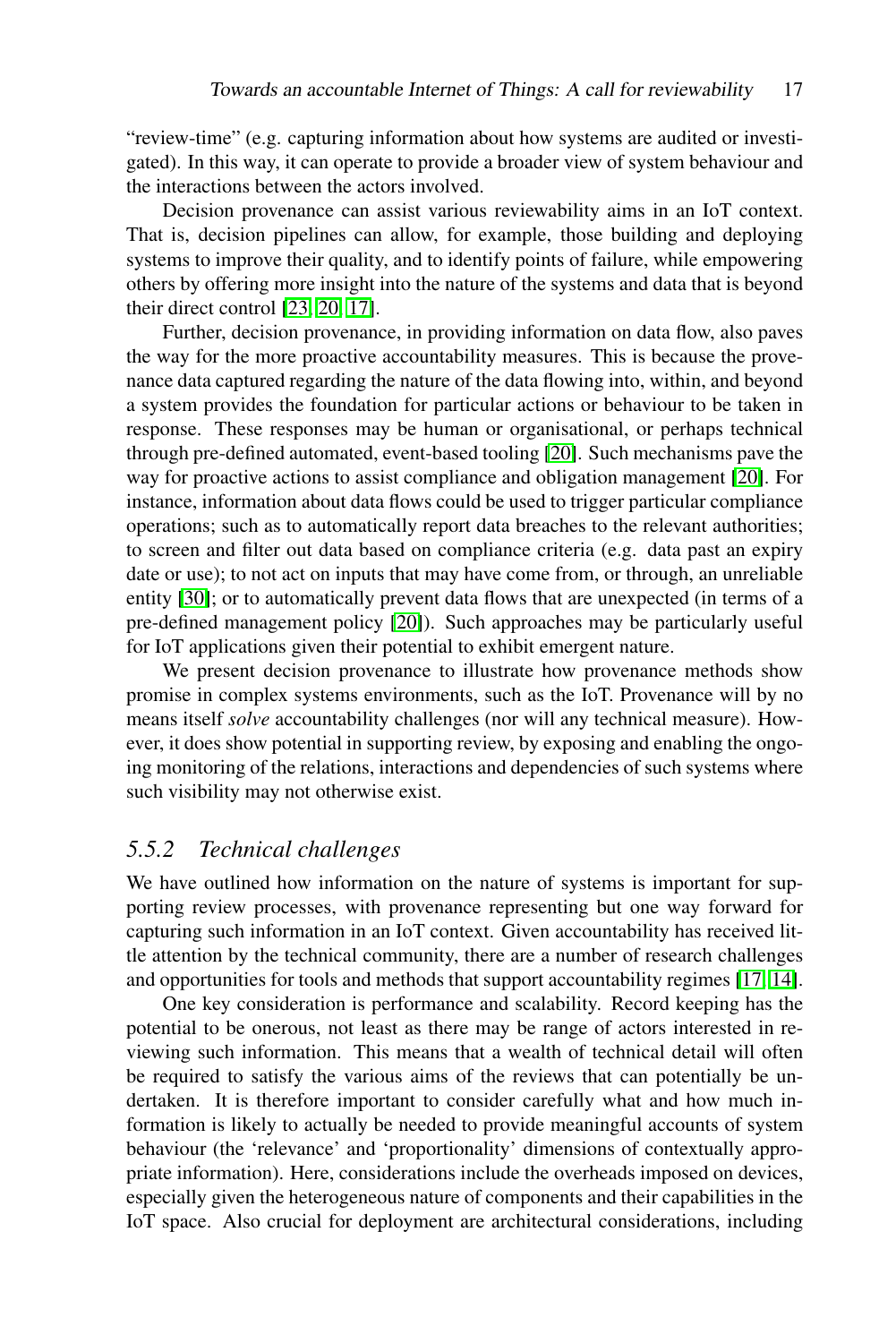policy regimes that can flexibly determine what, when, where, and how data is captured, stored, and transmitted. Similarly, mechanisms are needed that are capable of working reliably and efficiently across both technical and administrative boundaries, and are able to aggregate or resolve data from across these.

Further, for a review to be meaningful, it must be based on complete and reliable information (the 'accuracy' dimension of contextually appropriate information). This can be a challenge in an IoT context, where components may be operated by different entities, with different aims. This means the information relevant for review might come from various sources, be they different technical components (potentially operating at different levels of technical abstraction), by different entities, and potentially requiring supplementation with non-technical (out-of-band) detail. Mechanisms for resolving and aligning captured information is an area requiring consideration. Similarly, the risks and incentives in an accountability context are complex, meaning that the records themselves can pose an organisational burden – given that information might relate to their responsibilities, and has the potential to be used against them (as part of a recourse mechanism). Means for ensuring the integrity and validity of not only the technical information provided, but also the mechanisms that capture, manage and present that information are therefore important considerations.

Related is that capturing information of systems is essentially a form of surveillance. This bears consideration, as the information captured might be inherently sensitive, be it personal data, representing confidential business processes, or generally requiring a stringent management regime. Mechanisms that help ensure that only the appropriate parties are able to view the right information in the right circumstances is an important area for consideration and research.

Usability is another key consideration; as we have made clear for a review to be effective, the information of technical system *must be meaningful* for reviewers (the 'comprehensible' dimension of contextually appropriate information). However, one challenge in this space is dealing with the complexity of the technical information (systems provenance information, for example, can quickly become extremely complex [\[43,](#page-27-7) [42,](#page-27-6) [44,](#page-27-8) [45\]](#page-27-9)), as well as how detailed technical information can be made accessible and understandable. Tools that facilitate the interrogation and representation of technical details will be crucial for facilitating meaningful review in an IoT context, though further work is required to explore the presentation of technical details for accountability purposes.

As such, there are real opportunities for human computer interaction (HCI) research methods to be employed and extended to assist with the usability and interpretability of audit information. Through such means, the tools and techniques available can better support the aims and literacies of the various actors (technical experts, regulators, users, etc.) in conducting a review. Though there has been some consideration of this in certain contexts (e.g. in some specific provenance cases [\[43,](#page-27-7) [46,](#page-27-10) [44,](#page-27-8) [47,](#page-27-11) [48,](#page-27-12) [22\]](#page-25-13)), there appears real scope for more general explorations into such concerns. The development of standards and ontologies could assist (e.g. [\[49\]](#page-27-13) describes an ontology for the GDPR) with both the management and interpretation of information for review.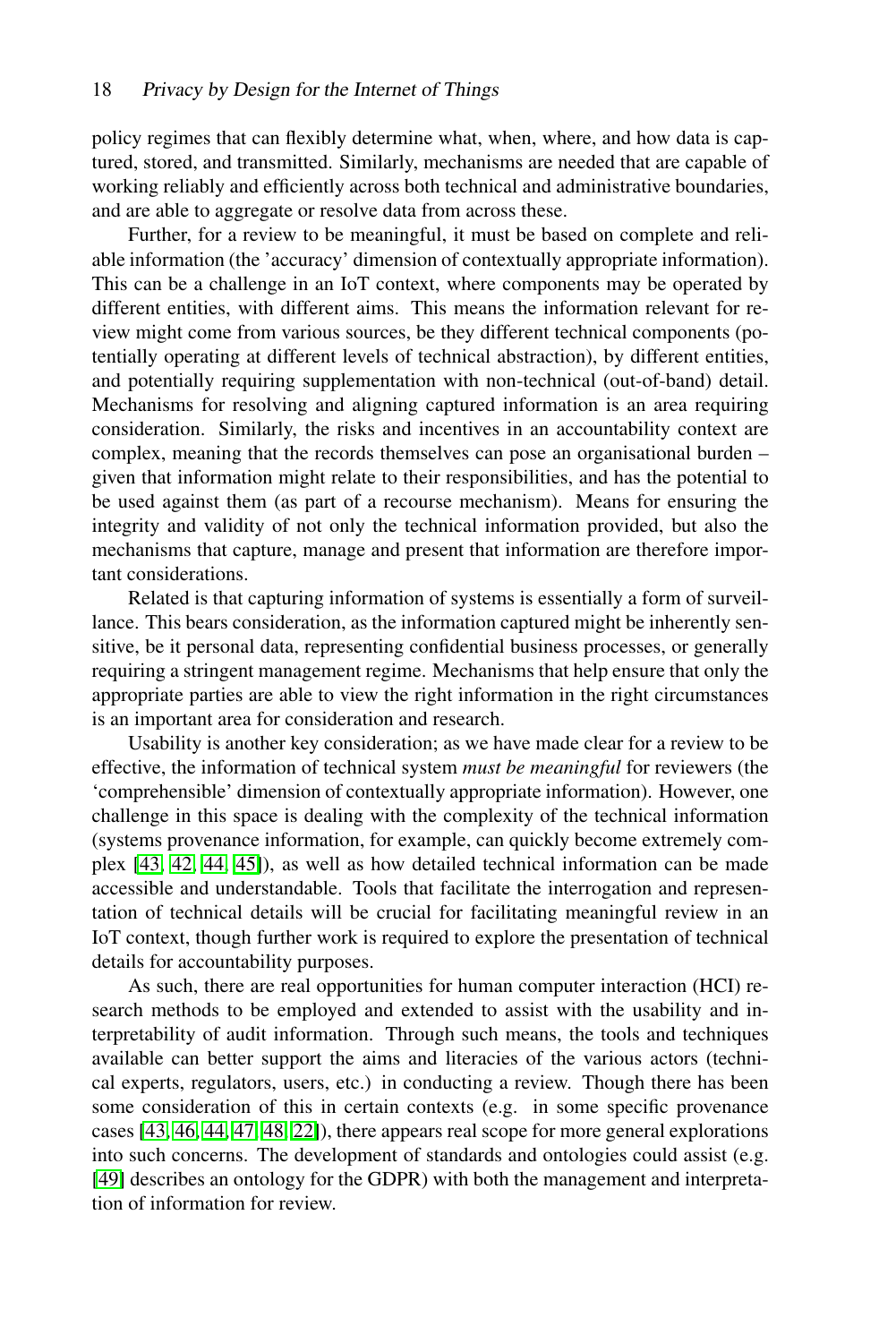#### 5.6 Reviewability in practice: a smart city

We now use an example of a smart city, a common IoT scenario, to illustrate at a high level how methods supporting reviewability relate to broader accountability concerns.

Smart cities aim to make "better use of the public resources, increasing the quality of the services offered to the citizens" [\[50\]](#page-28-0), and the IoT is often seen as integral to achieving such functionality [\[51\]](#page-28-1). Some commonly considered examples include the automation of home security [\[2\]](#page-24-1), traffic rerouting [\[7,](#page-24-6) [8,](#page-25-0) [4\]](#page-24-3), vehicle control [\[3,](#page-24-2) [4\]](#page-24-3), and disaster management [\[5,](#page-24-4) [6,](#page-24-5) [2\]](#page-24-1). Such deployments may involve data and interactions from a wide range of sensors (infrastructural and/or mobile), devices and actuators, online services (cloud storage, AIaaS), etc, which may personally, privately, or publicly operated. Naturally, large number of actors may be involved, exchanging and processing data in order to achieve some overarching functionality.

Importantly, while the boundaries of an IoT application may appear clear and well-defined (at least to those that operate them), in practice they will often interact (communicate and exchange data) with other systems – either to provide the expected functionality, or perhaps to be used and reused in ways beyond what may have been originally intended. For example, information may be collected independently by home, vehicle, and mobile sensors, which might interact with deployments within public and private spaces (e.g. for automation, security, insurance, billing), which may in turn feed data into broader algorithmic systems and services (energy grid, emergency services, public transport, etc), all of which may result in decisions and actions with real-world consequences.

In these complex systems arrangements, any number of things could potentially go wrong; a data breach could see the release of personal data, automated actions could be erroneously taken, inferences could be made on incorrect information, and so on. Yet, given the ability for such issues to cascade throughout an IoT ecosystem, the true extent of the impact may not always be clear. As we have argued, the ability to review such systems (and their role at each step in the process) may be instrumental in identifying who was involved, how such incidents occurred, and any 'knock-on' effects. We now explore how such an investigation might take place, and how the ability to review IoT ecosystems can be leveraged to provide legal and operational benefits alike.

#### *5.6.1 A traffic incident*

Consider a traffic incident occurring in a smart city. While walking to a sporting event, a pedestrian crosses the road at a busy set of traffic lights and is struck and injured by a vehicle. A witness immediately calls an ambulance, which is dispatched to the scene of the incident, but takes a very long time to arrive. Given the nature of the smart city ecosystem, a regulator commissions an investigation to discover what parts of the IoT infrastructure may have contributed to the incident, what went wrong, and who (if anyone) may be liable.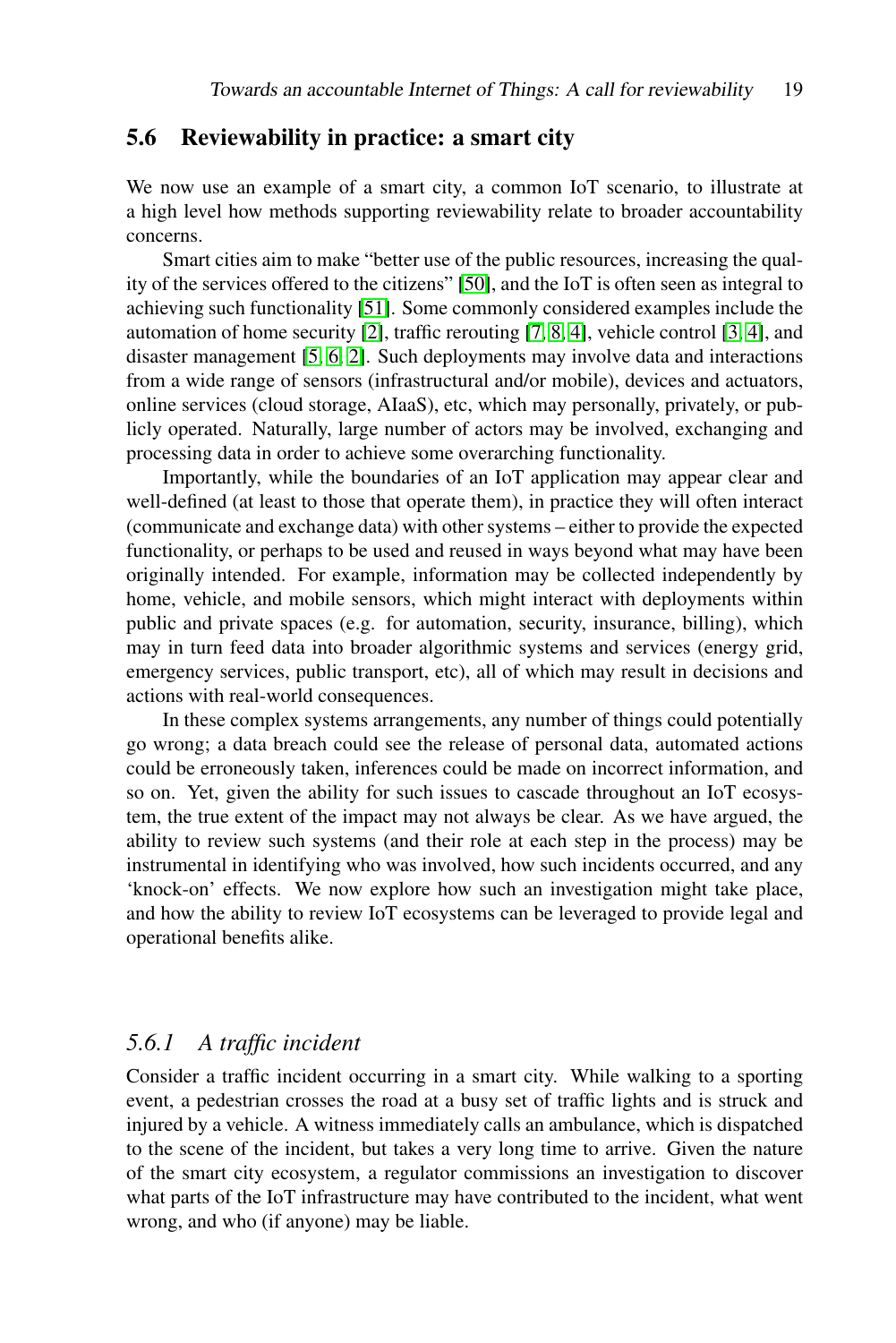Speaking to those involved, the investigator gains three initial lines of inquiry: (i) the injured pedestrian claims that the driver ran a red light; (ii) one witness commented on how dark the streetlights were, despite it being a busy area with lots of vehicles and pedestrians, and questioned whether that might have affected visibility; (iii) the ambulance driver noted that they had been in that area earlier, but had been redirected away shortly before the incident occurred. In all cases, these three potential threads entail interactions with the smart city's infrastructure.

#### What role did the driver play?

The injured pedestrian had indicated that the driver ran a red light. However, the driver claims that they were not at fault, the argument being that their vehicle is one by CarNet—a highly popular manufacturer of networked 'smart cars'—and could therefore not have breached the traffic rules. CarNet is known to use complex AI systems to detect and inform of hazards on the road, in collaboration with a mesh network of all nearby CarNet vehicles, and autonomously applies the brakes and other countermeasures to avoid accidents. Since the vehicle did not detect the hazard (the pedestrian), the driver believed that they couldn't have been at fault, and that the pedestrian must have suddenly and unexpectedly attempted to cross the road at a dangerous time.

Given that CarNet have built their systems to be reviewable, they retain extensive records about the design of their cars' systems, as well as ensuring each car produces logs of their operation. Log files containing certain information on how systems are functioning are sent to CarNet (including whether systems are operating correctly and sensors are reporting in line with expected parameters), however, some data (such as personal data, including information on vehicle movements and camera feeds) remains locally stored on each car. CarNet has also secured contractual obligations throughout their decision supply chain, ensuring that third-party suppliers (on which their vehicles depend) also have record keeping practices in place. The result is a high degree of oversight and reviewability over how CarNet's vehicles operate on the road.

The investigator reviews CarNet's records, which indicate that the car's systems and sensors were fully operational, and logs retrieved from the car in question indicate that there were four CarNet vehicles nearby at the time of the incident, which shared information about potential hazards at the particular area where the incident occurred. Looking more in-depth at the operational logs retrieved from the car (including camera footage fed into the car's AI system, and network communications sent from other vehicles), the investigator determines that the traffic light was indeed red – however, none of the vehicles detected any pedestrians or other hazards near to, or present on, the road.

Through reviewing the data from the car, the investigator also learns that CarNet vehicles work by using an object recognition model which takes camera footage from their vehicles and determines the location of pedestrians and other vehicles on the road. This model is built and operated by CloudVision through their cloud-based AIaaS service, though the vehicle uses a locally stored version which is periodically updated from CloudVision's servers. The investigator notes that the model has not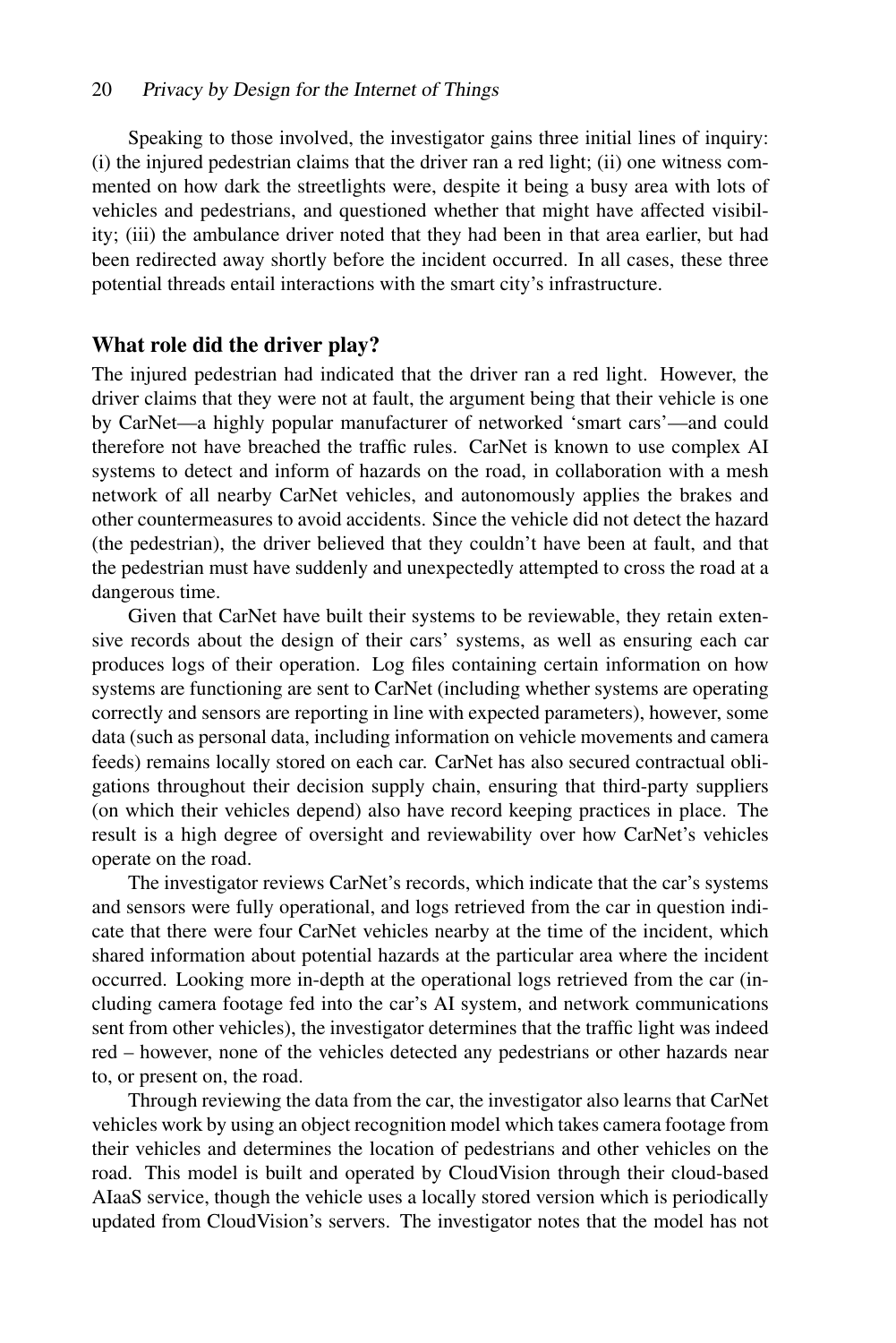been updated in seven months – and this was initiated by the mechanic, the last time the car was serviced. Decision Provenance records from the car demonstrate that the object recognition model had failed to detect either the red light or the pedestrian from the camera feeds sent to it (as indicated by records of the model's outputs). Speaking to CarNet, while they concede that the records show that their system had failed to detect the hazard prior to the incident, they argue that the driver should have been regularly updating their AI software in order to improve how it operates. They also argue that their interventions are meant as a last resort, that their systems are merely to support drivers and that the driver should have been paying more attention and taken action to avoid the incident.

The investigation then turns to CloudVision's role in the incident. Given their contractual obligations with CarNet to implement reviewability, CloudVision retains extensive documentation and logs over their service. This allows the investigator to perform an in-depth review of their object recognition model through using techniques discussed in the algorithmic accountability literature (e.g.  $[11]$ ), including looking at the 'datasheets' [\[36\]](#page-27-0) of the datasets used to train the model, and the 'model card' [\[37\]](#page-27-1) for its performance benchmarks across different conditions.. The investigator finds that the model was not adequately trained to handle low light scenarios, and its ability to accurately recognise objects decreased significantly when presented dark images – indicating that their models would not be properly equipped for the low levels of street lighting that were observed at the time of the incident.

CloudVision were contacted, but claim that they were not responsible; they have their own conditions of use which specify that their models should be updated on a regular basis. CarNet's vehicles should have been frequently updating to the latest version automatically, as oppossed to relying on the driver manually looking for updates. Their change logs and model cards indicate that a recent update improved the model's ability to classify objects in low light conditions, but their guidance for developers still recommend that other complementary or redundancy measures be employed where situations of low light may occur. CloudVision also produce records showing that these usage restrictions were reflected in the contract they have with CarNet, and that they previously discussed issues of low light with CarNet, but the distributed nature of the model (i.e. they run locally, on-vehicle) meant that CloudVision had limited oversight over when and how it was used once deployed.

Having holistically reviewed the records and logs made by CarNet and Cloud-Vision about their processes and systems, the investigator concludes that while the driver may have been at fault, there was also a failure in CarNet's system which did not employ automated braking or countermeasures since the pedestrian and the red light were not detected. This was determined to be due to CarNet vehicles being able to function using an an outdated version of CloudVision's object recognition service which did not operate appropriately in low light conditions, and identified failures in CarNet's processes which relied on drivers manually updating their vehicle's software. However, the abnormally low levels of street lighting on the road at the time of the incident may have also contributed.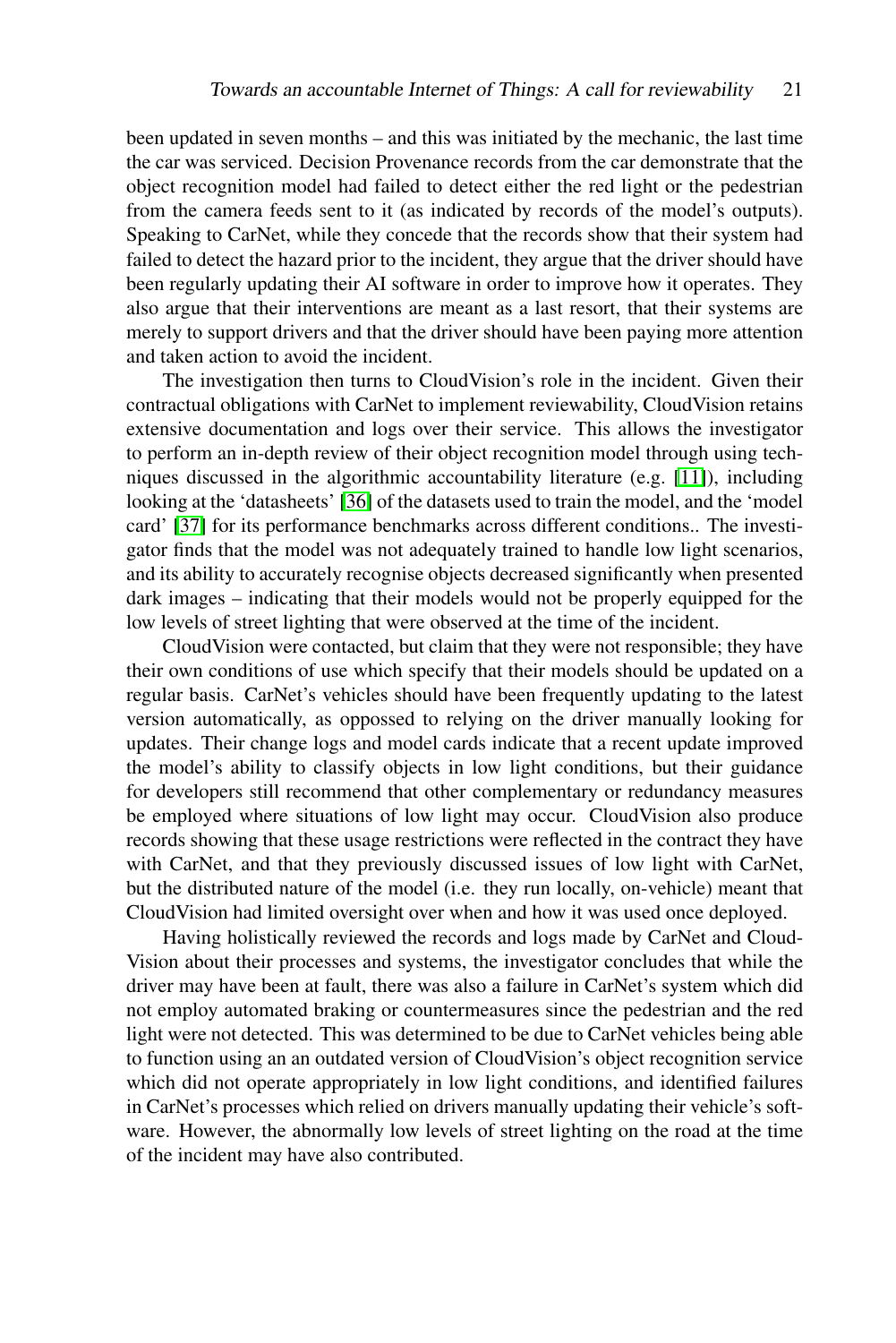#### Why were the street lights dimmed?

The investigator learns that the management of the street lighting on the road of the incident was recently outsourced to SmartLight Inc., a supplier of automated street lighting solutions which vary the brightness of the lights according to levels of activity (busyness) in the area. On reviewing the street lighting system, the investigator discovers that the service works by retrieving external information about the number of pedestrians and vehicles present on the street, which is obtained through CloudMap's popular mapping service. Through SmartLight's log files, the investigator determines that the mapping service had indicated that no vehicles or pedestrians were present at the time of the incident, which led to SmartLight's system determining that the street lights should be dimmed in line with the Council's desire to conserve electricity. However, the camera footage from the vehicle clearly shows that the area was busy, and therefore CloudMap's information was incorrect. Asking SmartLight about the reliability of CloudMap, they explain that they have never had any past problems with the service, and that they had therefore not implemented any back up data sources or contingency plans for when the mapping service fails to supply accurate information.

In considering CloudMap's mapping service, the investigator can see that their pedestrian and vehicle density information is 'crowdsourced' through the mobile devices and vehicles that have the mapping application installed. This data is aggregated to determine where congestion is high and where delays are likely. CloudMap is approached regarding the discrepancy, who (after checking their release schedule) inform the investigator that they had temporarily rolled out an update which appears to have negatively affected their cloud databases and mapping tool. This resulted in incorrect information relating the congestion of certain roads, including the one on which the incident occurred. On probing, CloudMap reveal that their access logs show that this incorrect information was also retrieved by EmergenSolutions Ltd. an organisation known to be responsible for coordinating and distributing emergency service vehicles across the city—and that they may have also been affected by the issue.

#### Why was the ambulance delayed?

The investigator turns to how this information was used by EmerSolutions. Records help reveal that the area where the traffic incident occurred had been classified as 'low risk' for emergency services. This then led to an automated decision to redirect ambulances away from the area shortly before the incident took place. This 'low risk' classification resulted from three data sources; (i) information from CityMap reporting that there was low congestion in the area; (ii) data provided by CarNet indicating that few pedestrians or vehicles were present on the street, and (iii) historic information about emergency service call-outs showing that the street was not a 'hot spot' for incidents.

On contacting EmerSolutions, the organisation emphasises that they have redundancy measures in place, and that their planning system distributes emergency response vehicles based on these disparate sources of information. Probing further, the investigator discovers that EmerSolutions had a process in place to adjust the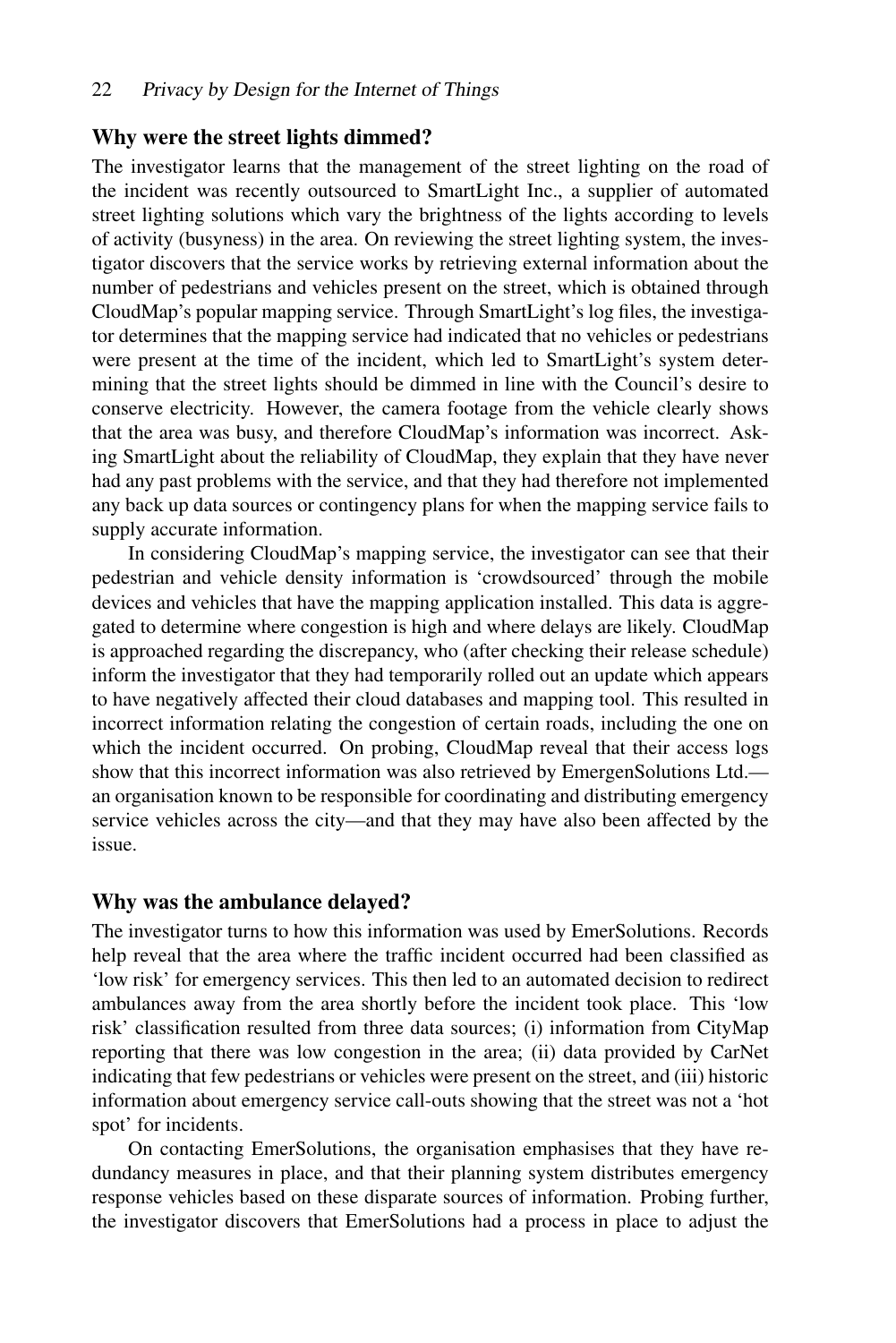impact of historic information when large-scale events are on, such as sporting and music events – however, this process had not been followed for several weeks, and no record had been made of the major sporting event that the pedestrian was walking to. This was not reflected in their models, and thereby hindered the speed of response by the emergency services. Further review of the system indicates that had this process been followed, the diversion of emergency service vehicles from the area would not have occurred and an ambulance would have been closer to the incident when it occurred, as would have been appropriate and expected when a major event takes place.

#### Putting together what happened

This example indicates that even incidents that appear simple can be complex, and that deployments designed to facilitate review will not only be important, but necessary for supporting investigation. The ability to review the technical and organisational workings of complex IoT ecosystems can provide both legal and operational benefits to the various entities involved.

From a legal standpoint, effective record keeping and logging will assist investigators in mapping out what happened and where issues originated. For instance, the scenario shows that reviewability allowed the investigator to determine that (i) Car-Net's ability to detect pedestrians was affected by the low street lighting and questionable software update procedures; (ii) CityMap's services had been temporarily affected by an update; and (iii) EmerSolutions failed to follow their own operational procedures. As such, because systems and processes were designed to be reviewable, the investigator was able to identify multiple issues, with several entities contributing to the incident throughout the IoT ecosystem – reflecting that there may be several points of failure in any ecosystem, and further that apportioning blame will often be complex in reality. That said, mechanisms that shine light on the happenings of systems means that the appropriate legal consequences, in terms of assigning liability and pursuing redress, are able to follow from the information obtained through review.

Operationally, reviewability has also allowed the organisations involved in this example to obtain insights into weaknesses or potential misuses of their systems. As such, they are able to improve their operational processes and prevent problems from re-occurring in future. Such information may also feed into their processes for ensuring and demonstrating legal compliance, by showing that they are quick to identify and act upon failures. For example, based on the investigations that took place, CarNet may choose to change their processes around software updates to have their vehicles automatically look for updates every night. CloudMap may re-assess their processes surrounding their deployment of updates – perhaps better staging releases or having a more rigorous testing process to prevent such issues from being deployed in production. Both CloudVision and CloudMap may also choose to more closely monitor what kinds of applications and clients are using their services, and work with those clients in more high-stakes scenarios to implement bespoke services or processes which ensures that a high level of functionality is maintained in critical situations. Similarly, SmartLight may review their role in the incident, and set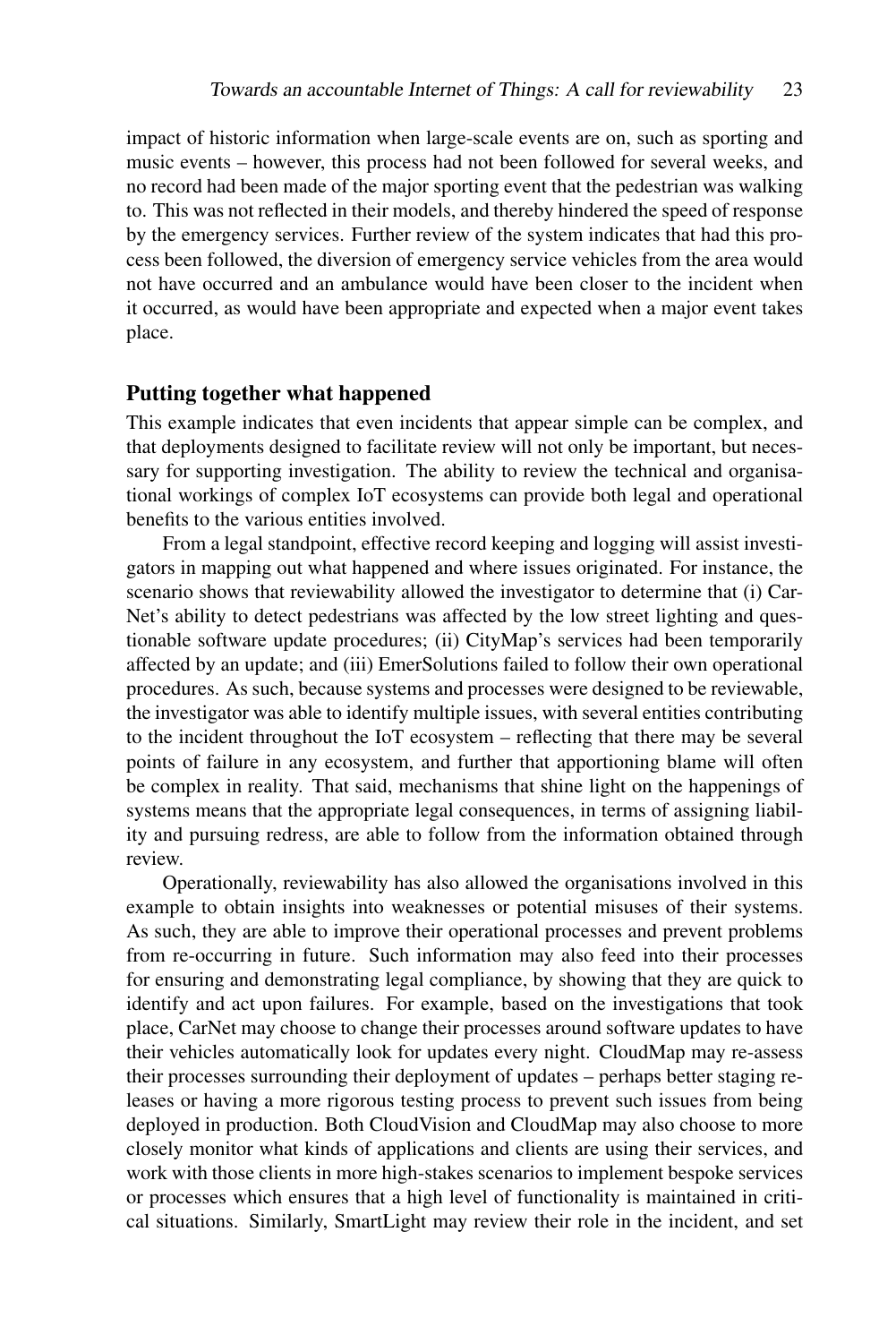up contingency plans for when the mapping service fails – perhaps using a second mapping service, or other sources of information (such as historic data from past usage logs), to ensure that the lights aren't dimmed on streets that are known to likely be busy. EmergenSolutions may learn from the incident that relying too heavily on CityMap's services may have implications for system resilience, and that their failure to follow internal procedures can lead to issues with potentially significant consequences.

In the cases above, reviewability plays an important role for identifying and addressing issues in socio-technical systems. Without access to the comprehensive records and logs needed to holistically review the operation and interaction of the various component parts of IoT ecosystems, it would be extremely challenging to reliably identify where problems arise and where failures occur. Without oversight of the various entities involved (as well as their roles in the incident and their organisational processes), it would difficult, perhaps impossible, to act on the investigation and take next steps. As we have shown, implementing reviewability—through comprehensive technical and organisational record keeping and logging mechanisms offers significant benefits in terms of the improving of accountability in these complex IoT ecosystems.

#### 5.7 Concluding remarks

There is a push for stronger governance regimes, as the IoT continues to become increasingly interconnected, algorithmic, and consequential. However, the complexity of the socio-technical, systems-of-systems that comprise the IoT introduces opacity, which poses real challenges for accountability.

We have argued that a key way forward is approaching accountability through the concept of reviewability. This involves mechanisms, such as logging and recordkeeping, that provide the necessary information to allow technical systems and organisational processes to be comprehensively interrogated, assessed, and audited. The aim is to provide for a targeted form of transparency, that paves the way for meaningful accountability regimes.

There appears real potential for technical methods, such as those provenancebased, to capture information of the systems that form the IoT. Such information can work to facilitate processes of review, however, more research is required. Though here we have focused on some technical capture mechanisms, the wider concerns are often socio-technical. Reviewability will therefore require a broad range of technical and non-technical record keeping measures alike – from the commission and design of the IoT infrastructure, all the way to its continued operation. In other words, implementing effective reviewability requires a holistic approach, encompassing a range of perspectives that expose the contextually appropriate information necessary to assess the wider contexts in which the system is deployed. There are legal, compliance and oversight considerations, issues around incentives and organisational processes, the usability and relevance of the information driving review, as well as technical aspects concerning system design, development and monitoring, to name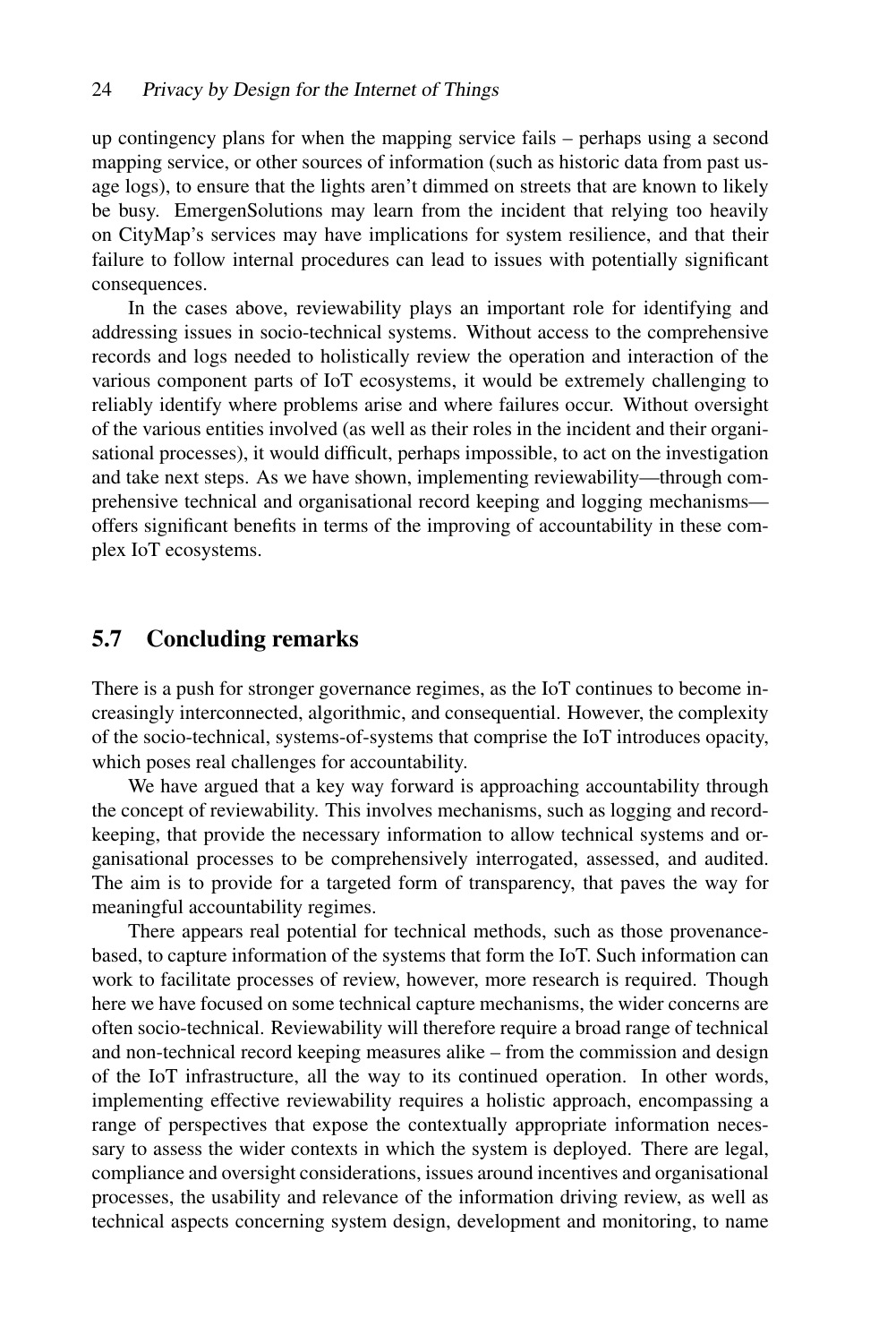but a few. Realising greater accountability involves considering the relationships and interplays between these concerns, and more.

In discussing IoT reviewability, this chapter seeks not only to draw attention to issues regarding the complex, interconnected, data-driven and socio-technical nature of IoT systems, but also aims to encourage more attention and collaborative actions towards improving IoT accountability regimes. These concerns will become all the more pressing as the IoT continues to pervade our world. And despite the challenges in bringing about reviewability 'at scale', there are real and immediate benefits in employing any mechanisms that support review *now*. Even mechanisms that only support internal review (i.e. within an organisation or development project) can help in the management of systems, processes, and obligations, in addition to assisting compliance and providing evidence demonstrating good practice. In short, any reviewability undertakings can work to pave the way towards an IoT that is more understandable, transparent, legally compliant, and therefore accountable.

## 5.8 Acknowledgements

We acknowledge the financial support of the Engineering & Physical Sciences Research Council (EP/P024394/1, EP/R033501/1), University of Cambridge, and Microsoft via the Microsoft Cloud Computing Research Centre.

## **References**

- <span id="page-24-0"></span>[1] Miorandi D, Sicari S, De Pellegrini F, et al. Internet of Things: Vision, applications and research challenges. Ad Hoc Networks. 2012;10(7):1497–1516.
- <span id="page-24-1"></span>[2] Dlodlo N, Gcaba O, Smith A. Internet of Things technologies in smart cities. In: IST-Africa Week Conference. New York, USA: IEEE; 2016. p. 1–7.
- <span id="page-24-2"></span>[3] McKee DW, Clement SJ, Almutairi J, et al. Massive-Scale Automation in Cyber-Physical Systems: Vision & Challenges. In: 13th International Symposium on Autonomous Decentralized System (ISADS). New York, USA: IEEE; 2017. p. 5–11.
- <span id="page-24-3"></span>[4] Xiong Z, Sheng H, Rong W, et al. Intelligent transportation systems for smart cities: A progress review. Science China Information Sciences. 2012;55(12):2908–2914.
- <span id="page-24-4"></span>[5] Asimakopoulou E, Bessis N. Buildings and crowds: Forming smart cities for more effective disaster management. In: 5th International Conference on Innovative Mobile and Internet Services in Ubiquitous Computing. New York, USA: IEEE; 2011. p. 229–234.
- <span id="page-24-5"></span>[6] Boukerche A, Coutinho RWL. Smart disaster detection and response system for smart cities. In: Symposium on Computers and Communications (ISCC). New York, USA: IEEE; 2018. p. 1102–1107.
- <span id="page-24-6"></span>[7] Misbahuddin S, Zubairi JA, Saggaf A, et al. IoT based dynamic road traffic management for smart cities. In: 12th International Conference on High-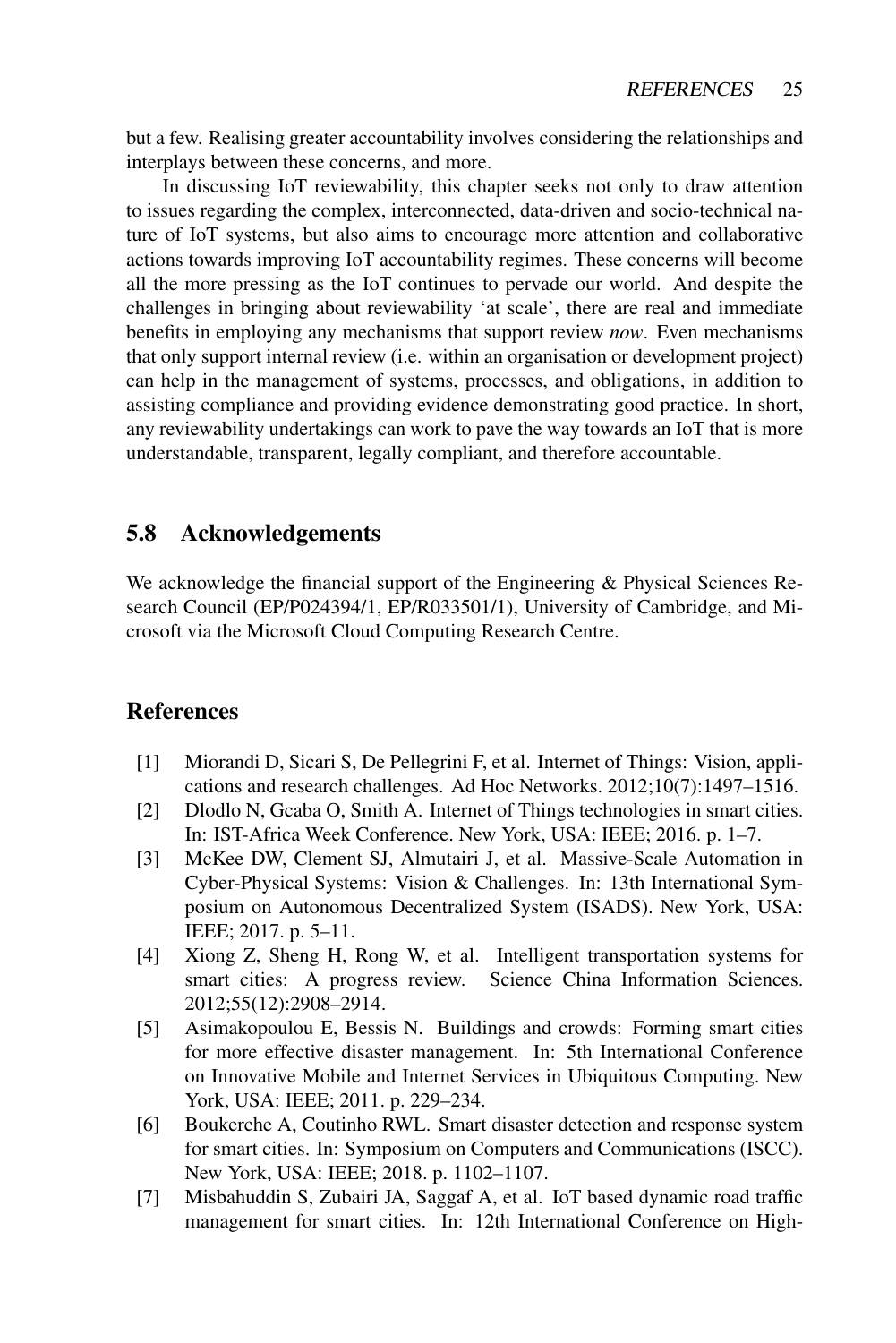capacity Optical Networks and Enabling/Emerging Technologies (HONET). New York, USA: IEEE; 2015. p. 1–5.

- <span id="page-25-0"></span>[8] Saha HN, Auddy S, Chatterjee A, et al. IoT solutions for smart cities. In: 8th Annual Industrial Automation and Electromechanical Engineering Conference (IEMECON). New York, USA: IEEE; 2017. p. 74–80.
- <span id="page-25-1"></span>[9] Business Insider. The Internet of Things 2020: Here's what over 400 IoT decision-makers say about the future of enterprise connectivity and how IoT companies can use it to grow revenue; 2020. Available from [https://www.](https://www.businessinsider.com/internet-of-things-report?IR=T) [businessinsider.com/internet-of-things-report?IR=T](https://www.businessinsider.com/internet-of-things-report?IR=T) [Accessed 25 February 2021].
- <span id="page-25-2"></span>[10] Singh J, Pasquier T, Bacon J, et al. Twenty security considerations for cloudsupported Internet of Things. Internet of Things Journal. 2016;3(3):269–284.
- <span id="page-25-3"></span>[11] Diakopoulos N. Accountability in algorithmic decision making. Communications of the ACM. 2016;59(2):56–62.
- <span id="page-25-4"></span>[12] Isaak J, Hanna MJ. User data privacy: Facebook, Cambridge Analytica, and privacy protection. Computer. 2018;51(8):56–59.
- <span id="page-25-5"></span>[13] Bovens M. Analysing and Assessing Public Accountability. A Conceptual Framework. European Governance Papers (EUROGOV). 2006;No. C-06- 01:1–37.
- <span id="page-25-6"></span>[14] Singh J, Cobbe J, Norval C. Decision provenance: Harnessing data flow for accountable systems. IEEE Access. 2019;7:6562–6574.
- <span id="page-25-7"></span>[15] Kitchin R, Lauriault T. Towards critical data studies: Charting and unpacking data assemblages and their work; 2014. The Programmable City Working Paper 2. Available from<https://ssrn.com/abstract=2474112> [Accessed 25 February 2021].
- <span id="page-25-8"></span>[16] Cobbe J, Norval C, Singh J. What lies beneath: Transparency in online service supply chains. Journal of Cyber Policy. 2020;5(1):65–93.
- <span id="page-25-9"></span>[17] Singh J, Millard C, Reed J, et al. Accountability in the IoT: Systems, law, and ways forward. IEEE Computer. 2018;51(7):54–65.
- <span id="page-25-14"></span>[18] Javadi SA, Cloete R, Cobbe J, et al. Monitoring misuse for accountable "Artificial Intelligence as a Service". In: Proceedings of the AAAI/ACM Conference on AI, Ethics, and Society. AIES '20. New York, USA: ACM; 2020. p. 300–306.
- <span id="page-25-10"></span>[19] Nissenbaum H. Privacy as contextual integrity. Wash L Rev. 2004;79:119– 158.
- <span id="page-25-11"></span>[20] Singh J, Pasquier T, Bacon J, et al. Big ideas paper: Policy-driven middleware for a legally-compliant Internet of Things. In: Proceedings of the 17th International Middleware Conference. Middleware '16. New York, USA: ACM; 2016. p. 1–15.
- <span id="page-25-12"></span>[21] Crabtree A, Lodge T, Colley J, et al. Building accountability into the Internet of Things: the IoT Databox model. Journal of Reliable Intelligent Environments. 2018 Apr;4(1):39–55.
- <span id="page-25-13"></span>[22] Norval C, Singh J. Explaining automated environments: Interrogating scripts, logs, and provenance using voice-assistants. In: Adjunct Proceedings of the 2019 ACM International Joint Conference on Pervasive and Ubiquitous Com-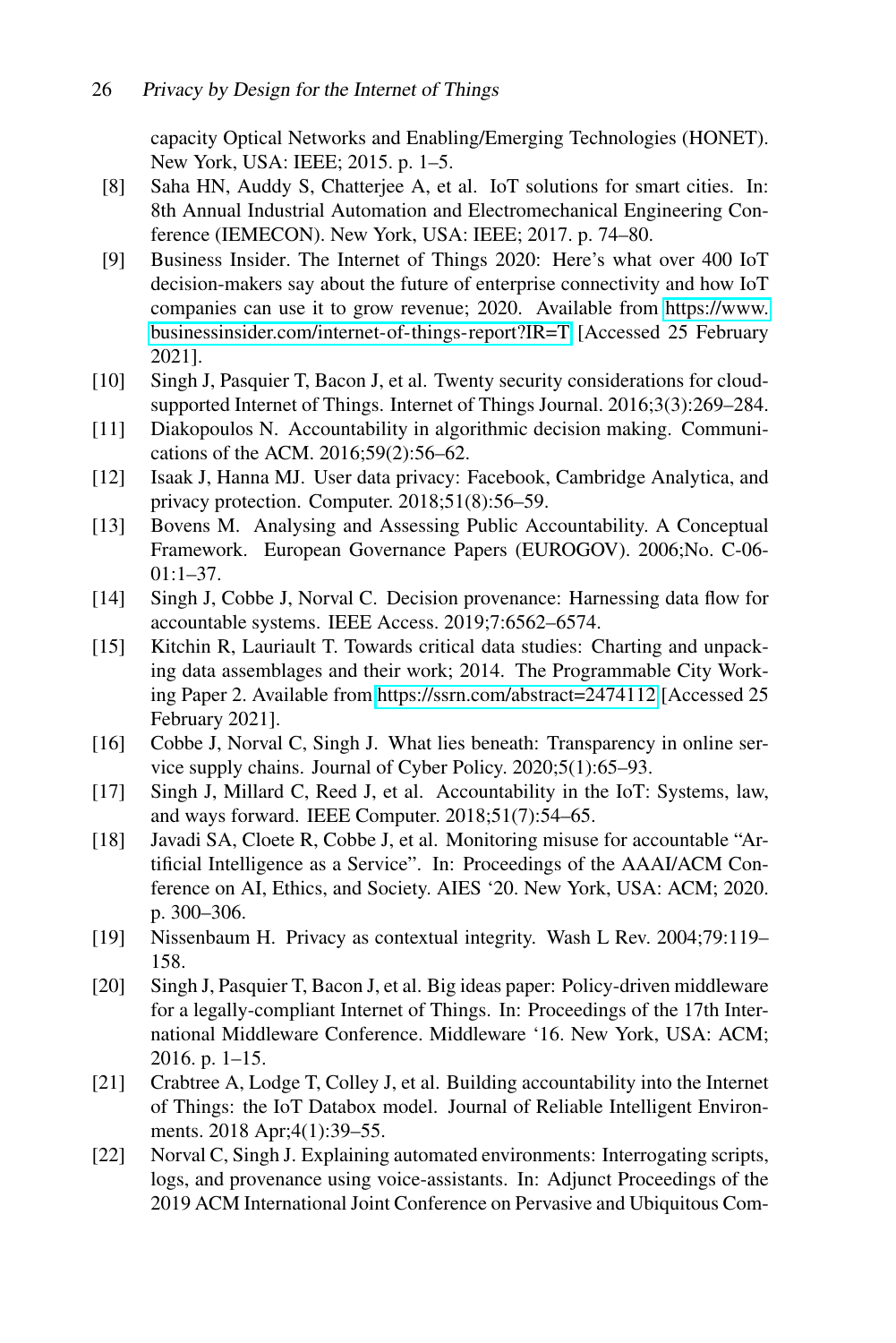puting and Proceedings of the 2019 ACM International Symposium on Wearable Computers. UbiComp/ISWC '19 Adjunct. New York, USA: ACM; 2019. p. 332–335.

- <span id="page-26-0"></span>[23] Pasquier T, Singh J, Powles J, et al. Data provenance to audit compliance with privacy policy in the Internet of Things. Personal and Ubiquitous Computing. 2017;22(2):333–344.
- <span id="page-26-1"></span>[24] Cobbe J, Lee MSA, Singh J. Reviewable Automated Decision-Making: A Framework for Accountable Algorithmic Systems. In: Proceedings of the Conference on Fairness, Accountability, and Transparency. FAccT '21. New York, USA: ACM; 2021. p. 1–12.
- <span id="page-26-2"></span>[25] Kroll JA, Huey J, Barocas S, et al. Accountable algorithms. University of Pennsylvania Law Review. 2017;165(3):633–705.
- <span id="page-26-3"></span>[26] Millard C, Hon WK, Singh J. Internet of Things ecosystems: Unpacking legal relationships and liabilities. In: IEEE International Conference on Cloud Engineering (IC2E). New York, USA: IEEE; 2017. p. 286–291.
- <span id="page-26-4"></span>[27] Mason S, Seng D. Electronic evidence. London, UK: University of London Press; 2017.
- <span id="page-26-5"></span>[28] Cobbe J. Administrative law and the machines of government: judicial review of automated public-sector decision-making. Legal Studies. 2019;39(4):636– 655.
- <span id="page-26-6"></span>[29] Regulation (EU) 2016/679 of the European Parliament and of the Council of 27 April 2016 on the protection of natural persons with regard to the processing of personal data and on the free movement of such data, and repealing Directive 95/46/EC (General Data Protection Regulation). Official Journal of the European Union. 2016 May;L119:1–88.
- <span id="page-26-7"></span>[30] Singh J, Powles J, Pasquier T, et al. Data flow management and compliance in cloud computing. IEEE Cloud Computing. 2015;2(4):24–32.
- <span id="page-26-8"></span>[31] Proposal for a Regulation of the European Parliament and of the Council concerning the respect for private life and the protection of personal data in electronic communications and repealing Directive 2002/58/EC (Regulation on Privacy and Electronic Communications). Official Journal of the European Union. 2017 March;p. 1–35.
- <span id="page-26-9"></span>[32] World Economic Forum. How to prevent discriminatory outcomes in machine learning; 2018. Available from [http://www3.weforum.org/docs/](http://www3.weforum.org/docs/WEF_40065_White_Paper_How_to_Prevent_Discriminatory_Outcomes_in_Machine_Learning.pdf) WEF<sub>-40065</sub>-White\_Paper\_How\_to\_Prevent\_[Discriminatory](http://www3.weforum.org/docs/WEF_40065_White_Paper_How_to_Prevent_Discriminatory_Outcomes_in_Machine_Learning.pdf)\_Outcomes\_in\_ Machine [Learning.pdf](http://www3.weforum.org/docs/WEF_40065_White_Paper_How_to_Prevent_Discriminatory_Outcomes_in_Machine_Learning.pdf) [Accessed 25 February 2021].
- <span id="page-26-10"></span>[33] Stohl C, Stohl M, Leonardi PM. Managing Opacity: Information Visibility and the Paradox of Transparency in the Digital Age. International Journal of Communication. 2016;10:123–137.
- <span id="page-26-11"></span>[34] Bhatt U, Xiang A, Sharma S, et al. Explainable machine learning in deployment. In: Proceedings of the 2020 Conference on Fairness, Accountability, and Transparency. FAT\* '20. New York, USA: ACM; 2020. p. 648–657.
- <span id="page-26-12"></span>[35] Singh J, Walden I, Crowcroft J, et al.. Responsibility & machine learning: Part of a process; 2016. Available from<https://ssrn.com/abstract=2860048> [Accessed 25 February 2021].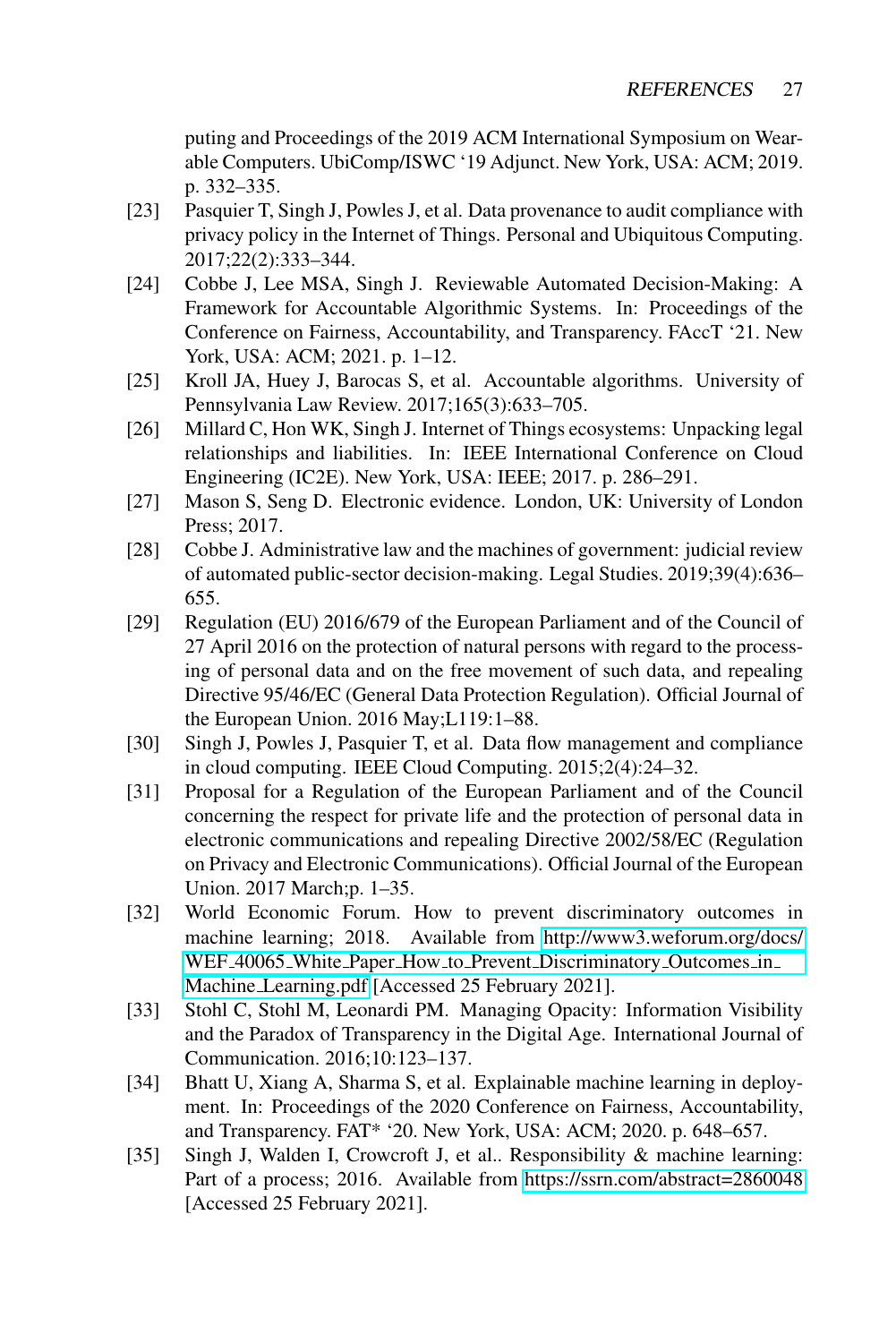- <span id="page-27-0"></span>[36] Gebru T, Morgenstern J, Vecchione B, et al. Datasheets for datasets. In: Proceedings of the 5th Workshop on Fairness, Accountability, and Transparency in Machine Learning; 2018. p. 1–24.
- <span id="page-27-1"></span>[37] Mitchell M, Wu S, Zaldivar A, et al. Model Cards for Model Reporting. In: Proceedings of the Conference on Fairness, Accountability, and Transparency. FAT\* '19. New York, USA: ACM; 2019. p. 220––229.
- <span id="page-27-2"></span>[38] Aldeco-Perez R, Moreau L. A provenance-based compliance framework. In: ´ Future Internet Symposium. Springer Berlin Heidelberg; 2010. p. 128–137.
- <span id="page-27-3"></span>[39] Tan YS, Ko RKL, Holmes G. Security and data accountability in distributed systems: A provenance survey. In: IEEE 10th International Conference on High Performance Computing and Communications 2013 IEEE International Conference on Embedded and Ubiquitous Computing. New York, USA: IEEE; 2013. p. 1571–1578.
- <span id="page-27-4"></span>[40] Carata L, Akoush S, Balakrishnan N, et al. A primer on provenance. Communications of the ACM. 2014;57(5):52–60.
- <span id="page-27-5"></span>[41] Herschel M, Diestelkämper R, Ben Lahmar H. A survey on provenance: What for? What form? What from? The International Journal on Very Large Data Bases. 2017;26(6):881–906.
- <span id="page-27-6"></span>[42] Davidson SB, Freire J. Provenance and scientific workflows: Challenges and opportunities. In: Proceedings of the 2008 ACM SIGMOD International Conference on Management of Data. SIGMOD '08. New York, USA: ACM; 2008. p. 1345–1350.
- <span id="page-27-7"></span>[43] Chen P, Plale B, Cheah Y, et al. Visualization of network data provenance. In: 19th International Conference on High Performance Computing. New York, USA: IEEE; 2012. p. 1–9.
- <span id="page-27-8"></span>[44] Oliveira W, Ambrósio LM, Braga R, et al. A framework for provenance analysis and visualization. In: International Conference on Computational Science. vol. 108. Amsterdam, The Netherlands: Elsevier; 2017. p. 1592– 1601.
- <span id="page-27-9"></span>[45] Wang Q, Hassan WU, Bates A, et al. Fear and logging in the Internet of Things. In: Network and Distributed Systems Symposium; 2018. p. 1–15.
- <span id="page-27-10"></span>[46] Li F, Jagadish H. Usability, databases, and HCI. Bulletin of the IEEE Computer Society Technical Committee on Data Engineering. 2012;35(3):37–45.
- <span id="page-27-11"></span>[47] Bachour K, Wetzel R, Flintham M, et al. Provenance for the people: An HCI perspective on the W3C PROV standard through an online game. In: Proceedings of the 33rd Annual ACM Conference on Human Factors in Computing Systems. CHI '15. New York, USA: ACM; 2015. p. 2437–2446.
- <span id="page-27-12"></span>[48] Schreiber A, Struminski R. Visualizing provenance using comics. In: 9th USENIX Workshop on the Theory and Practice of Provenance (TaPP 2017). Berkeley, CA, USA: USENIX Association; 2017. p. 1–6.
- <span id="page-27-13"></span>[49] Ujcich B, Bates A, Sanders WH. A provenance model for the European Union General Data Protection Regulation. In: Provenance and Annotation of Data and Processes. Cham, Switzerland: Springer International Publishing; 2018. p. 45–57.